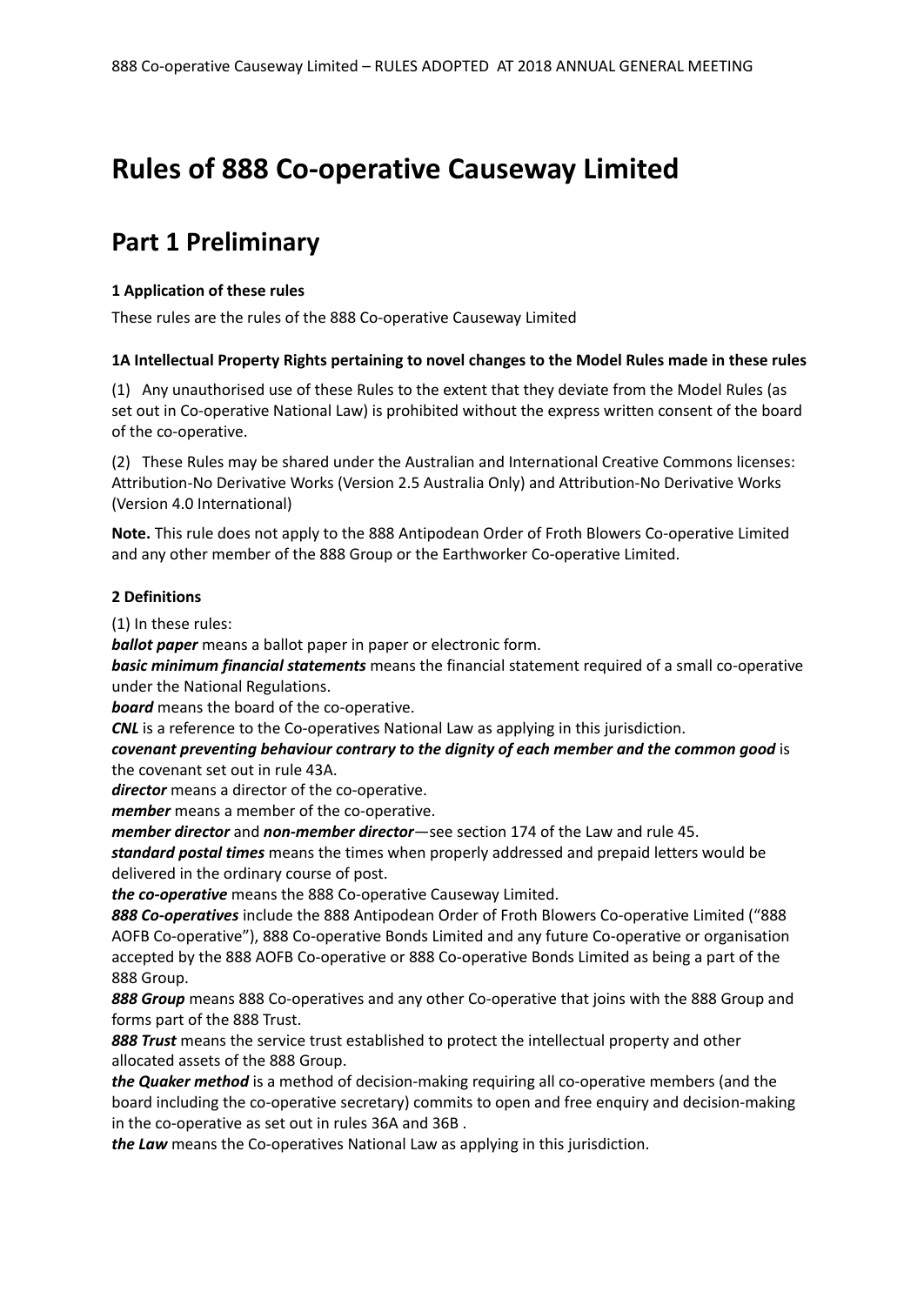*the National Regulations* means the Co-operatives National Regulations as applying in this jurisdiction.

(2) Except so far as the contrary intention appears in these rules, words and expressions used in these rules have the same meanings as they have, from time to time, in the Law or relevant provisions of the Law.

#### **3 Name of the co-operative (CNL ss220–222 & 224) and Preamble**

(1) The name of the co-operative is 888 Co-operative Causeway Limited.

#### (2) Preamble

For the purposes of informing prospective and current members of the nature and character of our work it has been found necessary to provide this Preamble setting out our commitment to Australian reconciliation, the 888 movement commitment to life-giving balance between work, recreation and rest that inspires us, and the co-operative way we would like to work together:

(a) we are committed to the cause of Treaty and just reconciliation in Australia - we recognise that country, located where we have initially established our co-operative, was unjustly taken from the traditional owners, the Kulin Nation of Wathaurong, Wurundjeri, Taungerong, Jaara, Boon Wurrung peoples, and we seek to further the cause of Treaty, just reparation and reconciliation between all people in the State of Victoria, and in the Commonwealth of Australia.

(b) we believe in the dignity of work - and we form part of the labour movement tradition in the State of Victoria that draws inspiration from the historic 888 movement (888 being the the number and symbol for the aspirations and achievements of the historical 8-hour day workers' movement in Australia):

(i) in Melbourne, Victoria, 1856, stonemasons at the University of Melbourne downed their tools, calling for a better balance of time spent between work, recreation and rest – eight hours for each;

(ii) this was the 888 movement that embodied the workers aspiration to improve their 'social and moral condition' through mutually-supportive action;

(iii) our co-operative is inspired by their aspirations and seeks to renew and embody this radical tradition of Australian solidarity and mutual self-help combined with an egalitarian, adventurous and irreverent spirit that Australians have most often been known for;

(iv) we remember the 'Ode to the Eight Hours' Pioneers' by Hamilton Mackinnon (1896): "In this Victoria, our dear land, the first that dared be free, to show the world what freedom meant, in new lands 'cross the sea'; and,

(v) as a 888 Co-operative, our Chartist-inspired motto is "Eight hours' labour, Eight hours' recreation, Eight hours' rest"

(vi) we also remember from across the seas, the Knights of Labor ("KoL") formed by garment cutters in 1869 in the United States of America, who advocated for worker co-operatives and whose official, the pioneering labour organiser Leonora Barry, broke new ground by investigating and reporting on gross exploitation of women, children (and men) in the factories of the time and we further commit to honouring the vital contribution of women in the historical and contemporary Australian labour movement;

(c) we recognise the forerunners of the 888 Antipodean Order of Froth Blowers Co-operative Limited - the Ancient Order of Froth Blowers ("AOFB"), that was founded by philanthropist Lance Corporal Herbert (Bert) Temple as a sociable and law abiding charitable confraternity of Britons that operated from 1924 until 1931 whose express purpose was to foster the 'noble Art and gentle and healthy Pastime of froth blowing' amongst veterans who were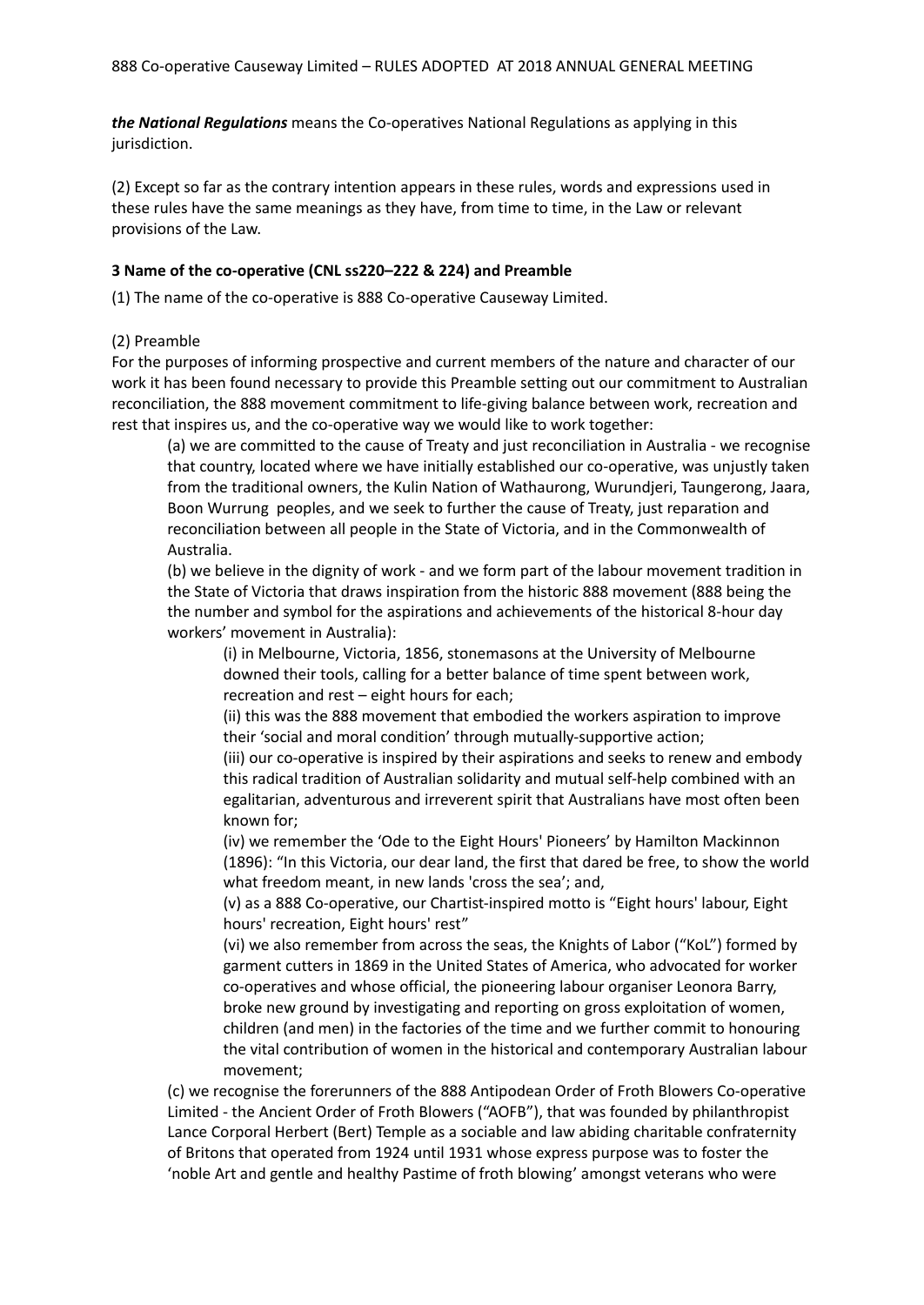often traumatised by war (in association with ladies and gentlemen-of-leisure), all-the-while contributing substantial philanthropic support for the welfare of children;

(d) we recognise the human need for rest – this reminds us that while we uphold the dignity of work we recognise that work is made for people (i.e. human flourishing underpinned by wise stewardship of our natural habitat) rather than people being made for work as an end in itself;

(e) we are inspired by co-operation - and are thusly spurred by the example of the people of the semi-autonomous zone of Basque Spain, Mondragon, where Don Jose Maria Arizmendiarrieta (Arizmendi) in 1941 founded the Mondragon Co-operative Complex - and we concur with the Basic Principles of the Mondragon Co-operative Experience (adopted in 1987), summarised as - open admission, democratic organisation, the sovereignty of labour, the instrumental and subordinate nature of capital (capital to serve labour), participatory management, payment solidarity, inter-cooperation (between Co-operatives), social transformation, universality (solidarity with others who work for economic democracy) and education;

(f) Arizmendi said "a present, however splendid it may be, bears the imprint of its expiry to the extent that it becomes separated from the future";

(i) we are profoundly interconnected and co-operation allows us to 'build the road as we travel' in a world of constant change; and,

(g) our co-operative then embodies the spirit of solidarity that can be found in the traditional, radical and egalitarian labour and co-operative, mutualist movements and strives for a future where the creation of value is grounded in a commitment to the wonder and freedom of each individual's uniqueness in cooperation with each other, in community, for the common good; and,

(i) the co-operative is committed to conserving and improving the natural habitat as we commit to the common good of all people.

## **Part 2 Membership**

### **Division 1 Membership generally**

#### **4 Active membership provisions (CNL ss112(2), 144, 148 & 156–166)**

(1) Primary activities

In accordance with co-operative ethics, values, and principles and Part 2.6 of the Law, the purpose of the co-operative is to achieve a better balance between labour, recreation and rest for members of the co-operative by meeting their economic, social and cultural aspirations and needs primarily through the following activities:

(a) management and provision of "co-working" spaces, event locations and event infrastructure to members under appropriate agreements in an equitable and efficient manner;

(b) educational, social and cultural networking and community-building; and (c) any other activities as determined from time-to-time by the board that advance the common good of members (and care for the broader community).

**Note 1**. The provision of office or "co-working" space to members may be achieved through any combination of ownership, lease or licence agreements that are considered appropriate by the board in line with the CNL and these rules.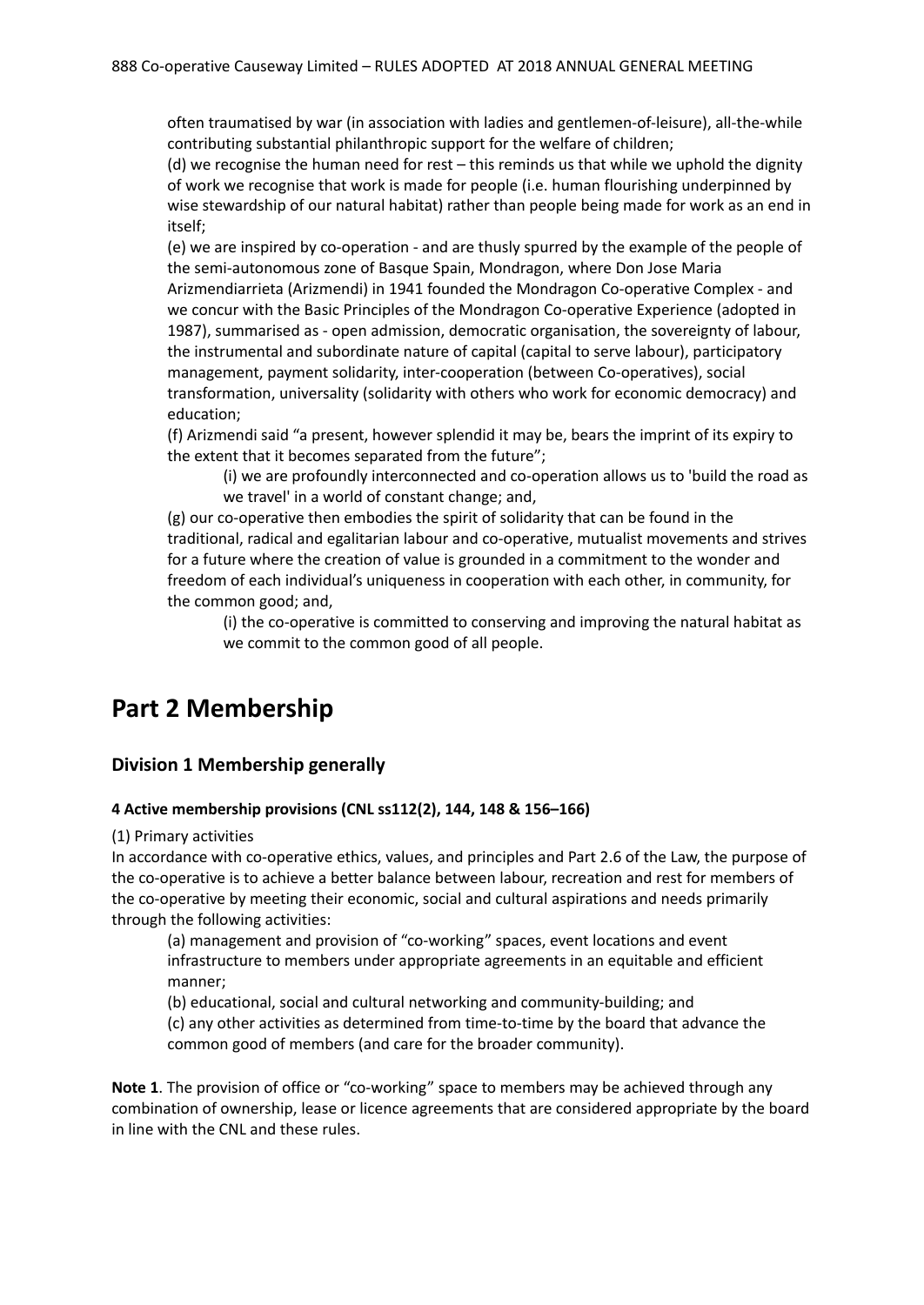(2) Active membership requirements

(a) To establish and maintain active membership of the co-operative a member must:

(i) pay their annual subscription fee (see s6) as set by the board from time to time; and,

(ii) have used or contributed to the services of the co-operative at least once in the last calendar year.

**Note.** Failure to maintain active membership may lead to cancellation of membership (see rule 21).

#### **5 Qualifications for membership (CNL s112)**

(1) A person qualifies for membership of the co-operative if the person is able to use or contribute to the services of the co-operative and:

(a) meets all professional or educational standards, memberships, accreditation and other related requirements relating to the work of the co-operative, as determined each year by the board and published at the registered office or on the website of the co-operative; and,

(b) pays all applicable co-operative fees; and,

(c) agrees that any intellectual property created by the co-operative is the property of the co-operative and that this intellectual property must not be used without the permission of the co-operative; and,

(d) agrees the intellectual property of the co-operative will be shared amongst the 888 Group.

**Note.** If the member is a co-operative or another type of body incorporated or registered under any other law (whether or not a law of this jurisdiction) it must, in the opinion of the board, be supportive of co-operative principles and values and be eligible to be admitted to membership in accordance with these rules.

#### 6 **Entry fees and regular subscriptions (CNL s124)**

- (1) The entry fee levels for an application for membership are determined by the board from time-to-time.
- (2) Annual subscription fee levels (also known as a periodic membership fee) are determined by the board from time to time.
- (3) The board may set a "sliding scale" of entry and/or annual subscription fees based on member patronage and use of a particular mix of member services provided, or another measure that the board judges is equitable for prospective and current members of the co-operative.
- (4) The board may with total discretion reduce the entry and/or annual subscription fees of any member.

**Note.** The board may establish waiting-periods, probationary periods, codes of conduct, and other terms and conditions for members to access certain co-operative products and services in accordance with these rules and the Law.

#### **7 Membership applications**

(1) Applications for membership must be lodged at the registered office or on the website of the co-operative in the application form approved by the board, and should be accompanied by:

(a) payment of any applicable entry fee or subscription set under rule 6; and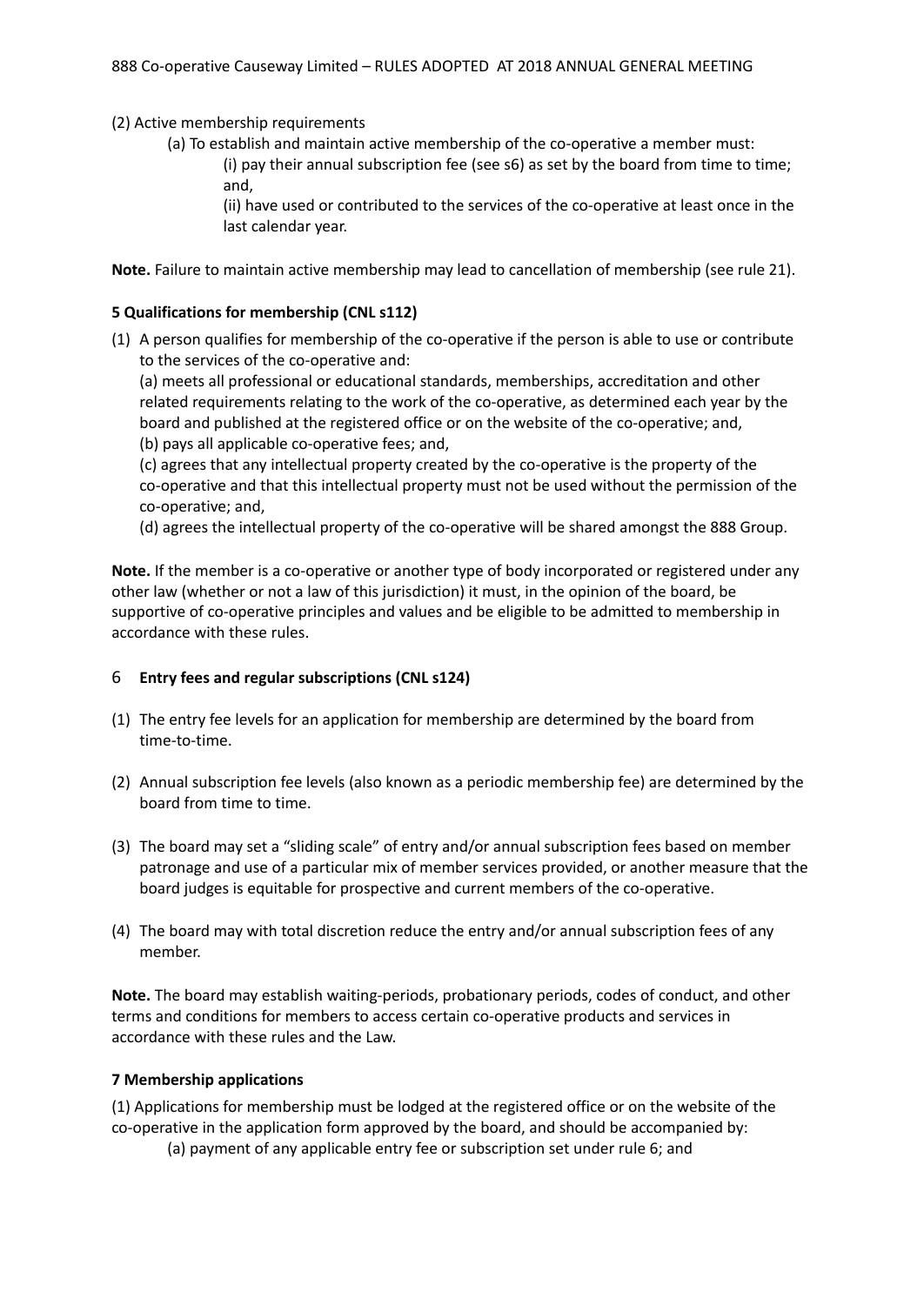(b) payment for allotment of the minimum number of shares in the co-operative as specified in rule 16.

(2) Every application must be considered by the board.

(3) If the board approves the application, the applicant's name and any other information required under the Law must be entered in the register of members within 28 days of the board's approval.

- (4) The applicant must be notified in writing of the entry in the register and the applicant is then entitled to the privileges attaching to membership.
- (5) The board may, at its discretion, refuse an application for membership.
- (6) The board need not assign reasons for the refusal. On refusal any amounts accompanying the application for membership must be refunded within 28 days without interest.

#### **8 Cessation of membership (CNL s117)**

(1) A person ceases to be a member in any of the following circumstances:

(a) if the membership ceases in any circumstances specified in section 117 of the Law;

(b) if the member's total shareholding is transferred to another person and the transferee is registered as the holder of the shareholding;

(c) if the member's total shareholding is forfeited under the Law or these rules;

(d) if the member's total shareholding is purchased by the co-operative under the Law or these rules;

(e) if the member's total shareholding is sold by the co-operative under any power in the Law or these rules and the purchaser is registered as shareholder in the member's place.

#### **9 Expulsion of members (CNL s117)**

- (1) A member may be expelled from the co-operative by special resolution to the effect:
	- (a) that the member has seriously or repetitively failed to discharge the member's obligations to the co-operative under these rules or a contract entered into with the co-operative under section 125 of the Law; or
	- (b) that the member has acted in a way that has:

(i) prevented or hindered the co-operative in carrying out its primary activity or one or more of its primary activities; or

- (ii) brought the co-operative into disrepute; or
- (iii) been contrary to one or more of the co-operative principles as described in section 10 of the Law and has caused the co-operative harm.
- (2) Written notice of the proposed special resolution must be given to the member at least 28 days before the date of the meeting at which the special resolution is to be moved, and the member must be given a reasonable opportunity of being heard at the meeting.

(3) At the general meeting when the special resolution for expulsion is proposed the following procedures apply:

(a) at the meeting, the member must be afforded a full opportunity to be heard and is entitled to call witnesses and cross-examine witnesses called against the member; (b) if the member fails to attend at the time and place mentioned, without reasonable excuse, the member's alleged conduct must be considered and the co-operative may decide on the evidence before it, despite the absence of the member;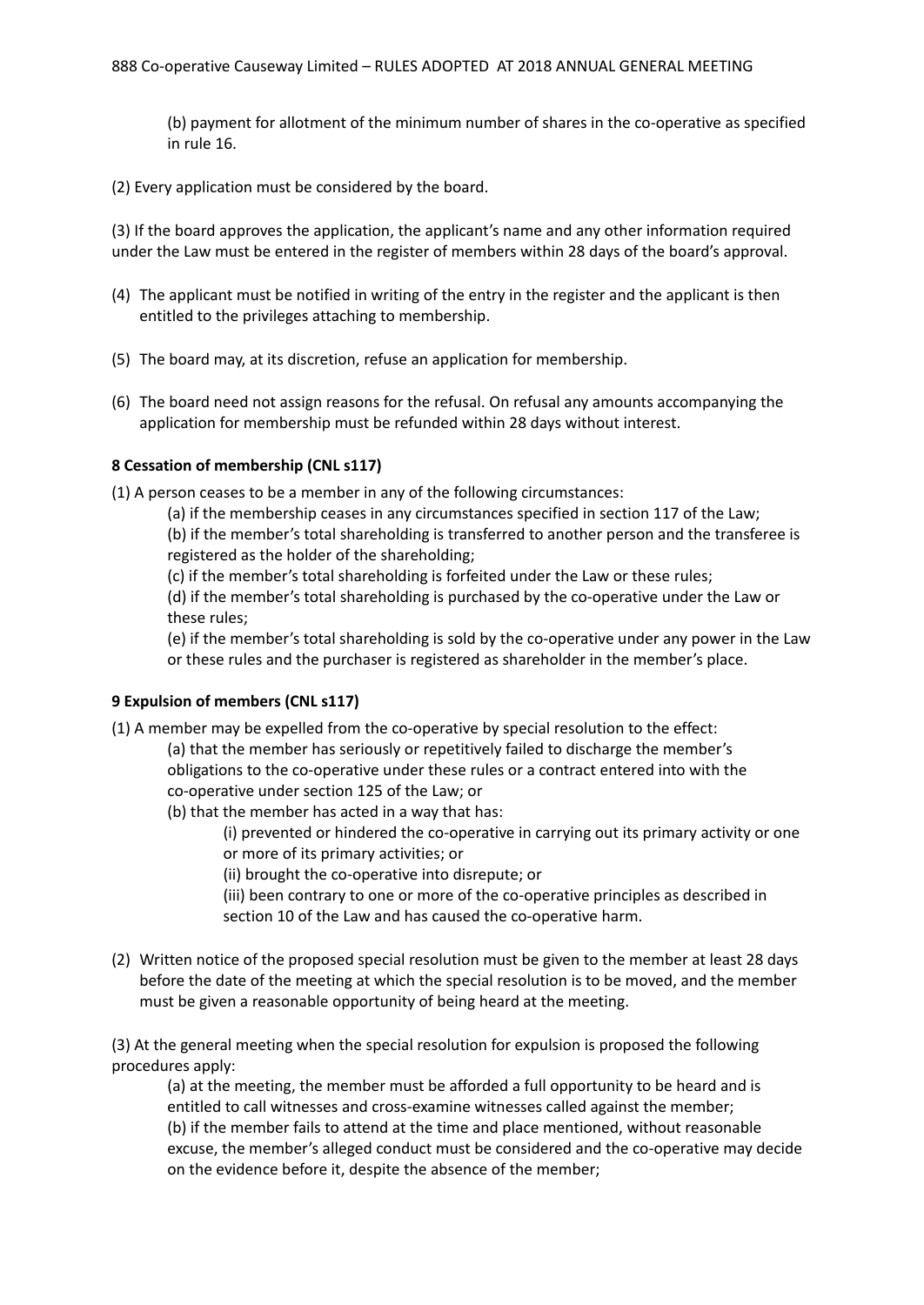(c) once the alleged conduct is considered, the co-operative may decide to expel the member concerned;

(d) the co-operative must not make a decision on the alleged conduct or on expulsion, except by vote by secret ballot of the members present, in person or represented by proxy or by attorney, and entitled to vote;

(e) a motion for the decision is not taken to be passed unless two-thirds of the members present, in person or represented by proxy or by attorney, vote in favour of the motion.

(4) Expulsion of one joint member means expulsion of all members holding membership jointly with the expelled member.

(5) An expelled member must not be re-admitted as a member unless the re-admission is approved by special resolution.

(6) A member re-admitted must not have restored to him or her any shares that were cancelled on his or her expulsion.

#### **10 Resignation of members (CNL s117)**

(1) A member may resign from the co-operative by giving three months notice in writing in the form approved by the board.

#### **11 Monetary consequences of expulsion or resignation (CNL s128)**

(1) In this rule:

*deficiency* means the amount of accumulated loss, deficiency or significant change disclosed in the last balance sheet of the co-operative, or later reported before expulsion or resignation.

- (2) The shares of an expelled or resigning member must be cancelled as at the day of expulsion or resignation (or later by agreement between the co-operative and the resigning or expelled member at the absolute discretion of the board), and the cancellation must be noted in the register of shares.
- (3) If a member is expelled or resigns from the co-operative, all amounts owing by the former member to the co-operative become immediately payable in full, or as applicable in these rules.
- (4) When a member is expelled or resigns from the co-operative under these rules, the co-operative must, within one year after the day of expulsion or resignation:
	- (a) repay to the former member an amount (the repayable amount) made up of the amount paid up on the shares held by the member at the day of expulsion or resignation, less any amount owed by the member to the co-operative at the day of expulsion or resignation under the rules of the co-operative; or
	- (b) apply the repayable amount under subrule (5) if: (i) the board considers repayment would adversely affect the financial position of the co-operative; or (ii) the board and the former member agree.

**Note.** If a deficiency exists, an appropriate proportion of the loss, deficiency or significant change may be deducted from the amount of capital paid up on the shares of the expelled or resigning member. This is done having regard to the number of shares held by the expelled or resigning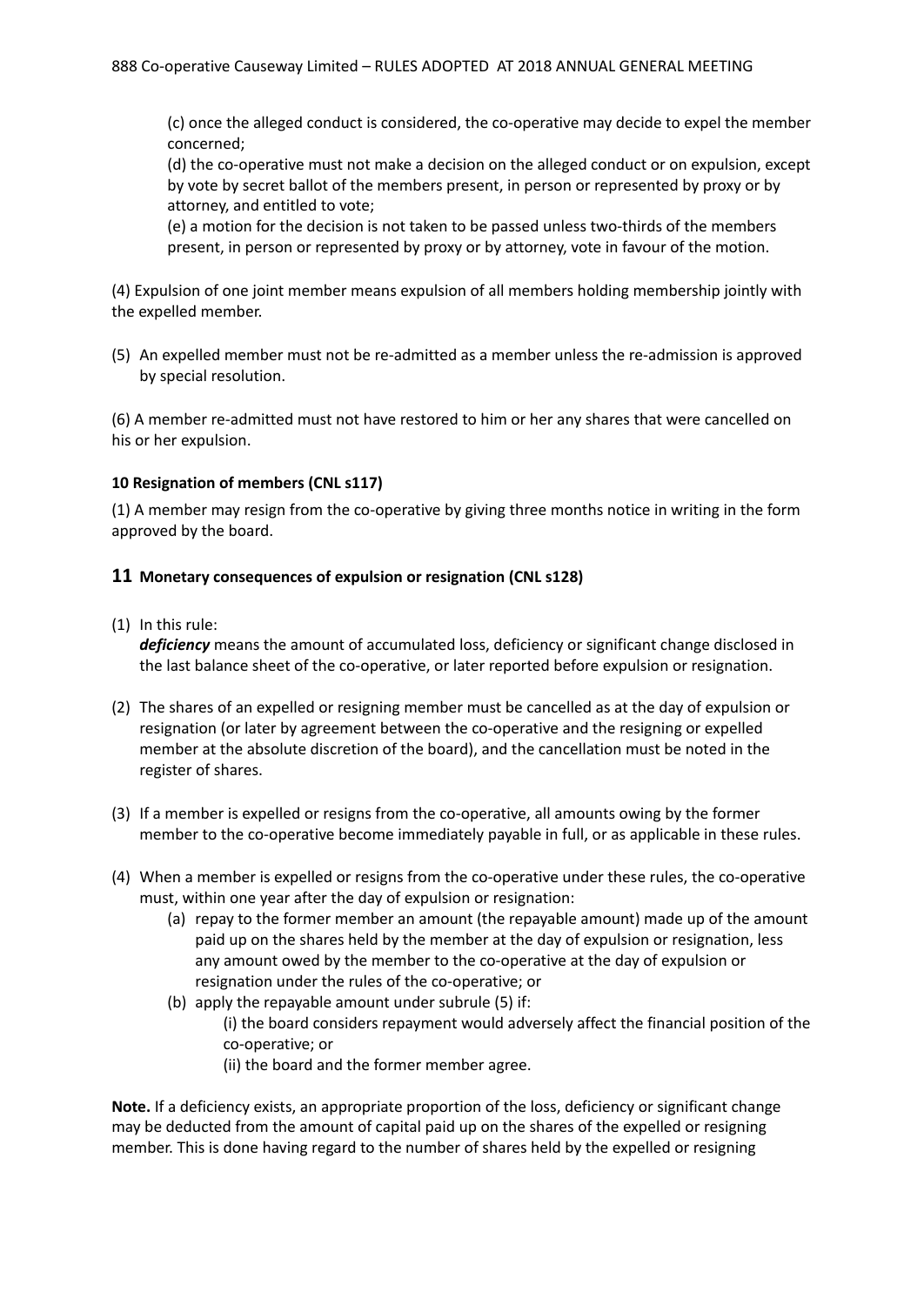member immediately before expulsion or resignation in relation to the number of shares in the co-operative.

(5) The repayable amount may be applied in one or more of the following ways:

(a) the co-operative may appropriate the amount as a donation to the co-operative, but only if the former member consents in writing to the donation; or,

(b) if the co-operative is able to take deposits under the law—the co-operative may apply the amount as a deposit by the former member with the co-operative; or,

(c) the co-operative may allot or issue debentures or CCUs of the co-operative to the former member in satisfaction of the amount;

(i) the debenture or CCU must be repaid within 10 years after the resignation or expulsion of the former member concerned.

#### **12 Suspension of members**

(1) The co-operative may suspend a member for not more than one year, who does any of the following:

(a) contravenes any of these rules;

- (b) fails to discharge obligations to the co-operative, whether under these rules or a contract;
- (c) acts detrimentally to the interests of the co-operative.

(2) In order to suspend a member, the procedure for expulsion of a member set out in rule 9 is to be followed as if references to expulsion were references to suspension.

(3) During the period of suspension, the member:

(a) loses any rights (except the right to vote) arising as a result of membership; and

(b) is not entitled to a refund, rebate, relief or credit for membership fees paid, or payable, to the co-operative; and

(c) remains liable for any fine that may be imposed.

### **Division 2 Dispute resolution**

#### **13 Disputes and mediation (CNL s129)**

(1) The grievance procedure set out in this rule applies to disputes under these rules between:

(a) a member and another member; or

- (b) a member (including a former member) and the co-operative.
- (2) If a dispute arises, a party cannot commence any court or arbitration proceedings relating to the dispute unless it has complied with the provisions of this rule, except where a person seeks urgent interlocutory relief.

(3) The parties to the dispute must meet and discuss the matter in dispute, and, if possible, resolve the dispute within 14 days of:

- (a) the dispute coming to the attention of each party; or
- (b) a party giving notice, to each of the other parties involved, of the dispute or grievance.
- (4) If the parties are unable to resolve the dispute at the meeting, or if a party fails to attend that meeting, the parties must, as soon as is practicable, hold a meeting in the presence of a mediator.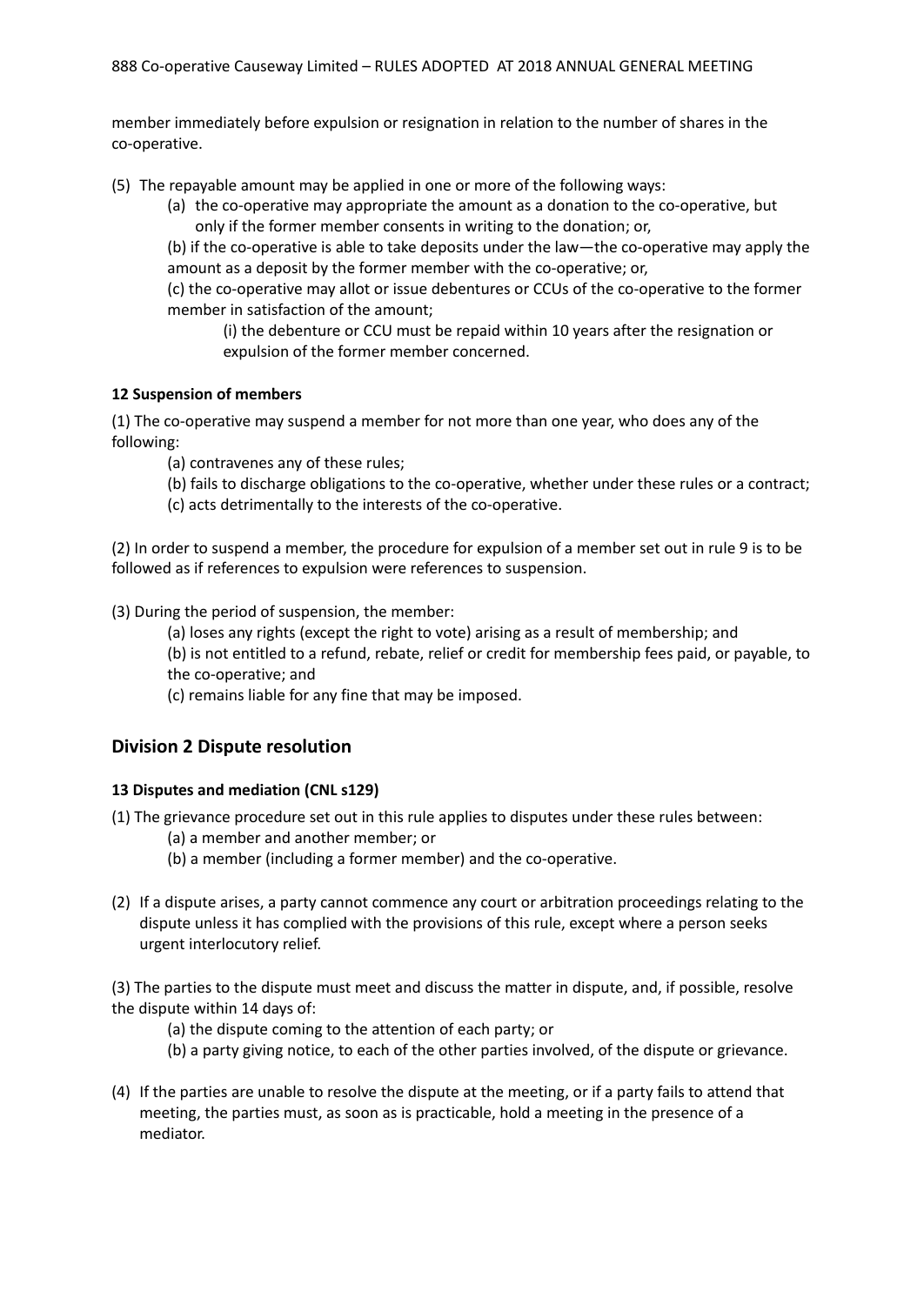(5) The mediator is, where possible, to be a person chosen by agreement between the parties, but in the absence of agreement between the parties:

(a) for a dispute between a member and another member, a person appointed by the board; or

(b) for a dispute between a member (including a former member) and the co-operative, a person appointed by the Australian Mediation Association.

(6) The mediator may (but need not) be a member of the co-operative, unless the member is a party to the dispute.

(7) The parties to the dispute must, in good faith, attempt to settle the dispute by mediation.

(8) The mediator, in conducting the mediation, must:

(a) give the parties to the mediation process every opportunity to be heard; and (b) allow due consideration by all parties of any written statement submitted by any party; and

(c) ensure that natural justice is accorded to the parties to the dispute throughout the mediation process.

- (9) The mediator cannot determine the dispute.
- (10) The mediation must be confidential and without prejudice.
- (11) The costs of the mediation are to be shared equally between the parties unless otherwise agreed.

(12) Nothing in this rule applies to any dispute as to the construction or effect of any mortgage or contract contained in any document other than these rules.

(13) Nothing in this rule applies to any dispute involving the expulsion or suspension of a member or the imposition of a fine.

(14) If the mediation process does not result in the dispute being resolved, each party may seek to resolve the dispute in accordance with the Law or otherwise at law.

**Note.** Section 130 of the Law applies if mediation does not resolve the dispute

### **Division 3 Members' liability**

### **14 Fines payable by members (CNL ss56 & 126)**

(1) The board may impose on a member a maximum fine of \$500 for a contravention of these rules.

**Note.** The maximum amount to be inserted must not be more than \$1,000, or \$500 for a co-operative with a charitable purpose (see section 56 of the Law and National Regulation 2.1).

(2) A fine must not be imposed on a member under subrule (1) unless: (a) written notice of intention to impose the fine and the reason for it has been given to the member; and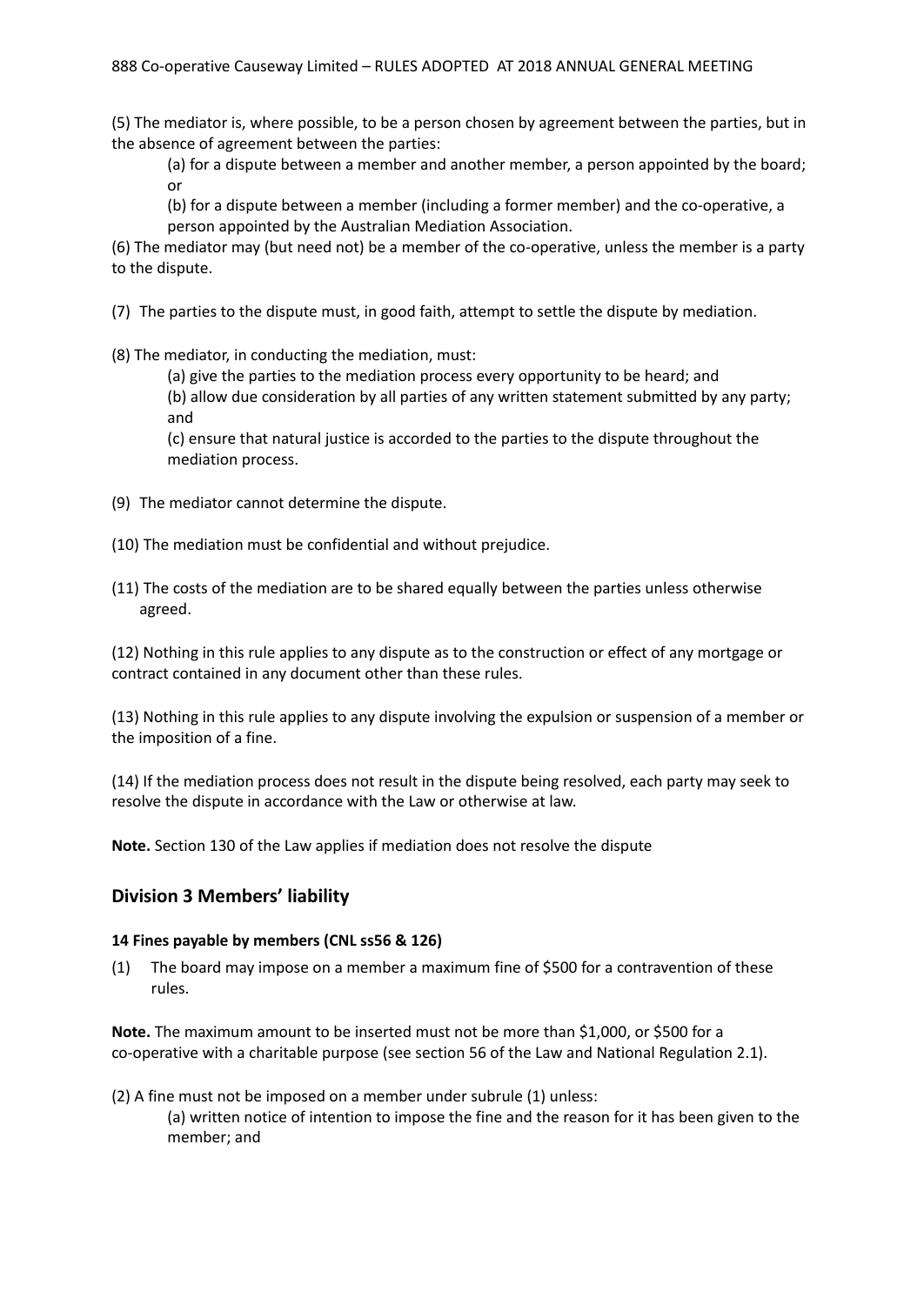(b) the member has been given a reasonable opportunity to appear before the board in person (with or without witnesses), or to send to the board a written statement, to show cause why the fine should not be imposed.

#### **15 Liability of members to co-operatives (CNL ss117(2) & 121)**

(1) A member is liable to the co-operative for the amount, if any, unpaid on the shares held by the member, together with any charges, including entry fees and regular subscriptions, payable by the member to the co-operative under these rules.

(2) Joint members are jointly and severally liable for any amount unpaid on shares and to any such charges mentioned in subrule (1).

### **Division 4 Shares**

#### **16 Capital and shares (CNL ss76–82)**

- (1) The capital of the co-operative must be raised by the issue of shares of nominal value of \$10 each.
- (2) A member must hold a minimum of two shares in the co-operative and must not hold or have a relevant interest in more than 20% of the nominal value of issued share capital of the co-operative unless permitted to do so under section 363 of the Law.
- (3) No share is to be allotted unless 100% of the nominal value of the share has been paid.

**Note.** Shares may be required to be fully paid for them to be allotted or they may be partly paid provided the minimum paid up is 10%. The amount to be paid is a matter for the co-operative to determine in the light of its capital requirements. Section 78 of the Law requires there to be a minimum of 10% paid up before allotment. The remaining percentage of the share price can be paid either by predetermined subscription amounts or they may simply be subject to a call under rule 17.

- (4) A share in the co-operative does not carry a vote.
- (5) The right to vote in the co-operative is attached to membership and governed by section 228 of the Law.

**Note.** Under section 82 of the Law, the co-operative is authorised to require members of a distributing co-operative to take up or subscribe for additional shares under a proposal approved by special resolution.

#### **17 Calls on shares**

- (1) The board may from time to time make calls on the members for any amounts unpaid on the shares of the members (whether on the nominal value of the shares or by way of premium), regardless of the share subscription amount (if any) specified in the terms of issue of the shares.
- (2) Each member must, on receiving at least 14 days' notice of the time and place of payment, pay to the co-operative, at the time and place specified, the amount called on the shares.
- (3) The directors may revoke or postpone a call.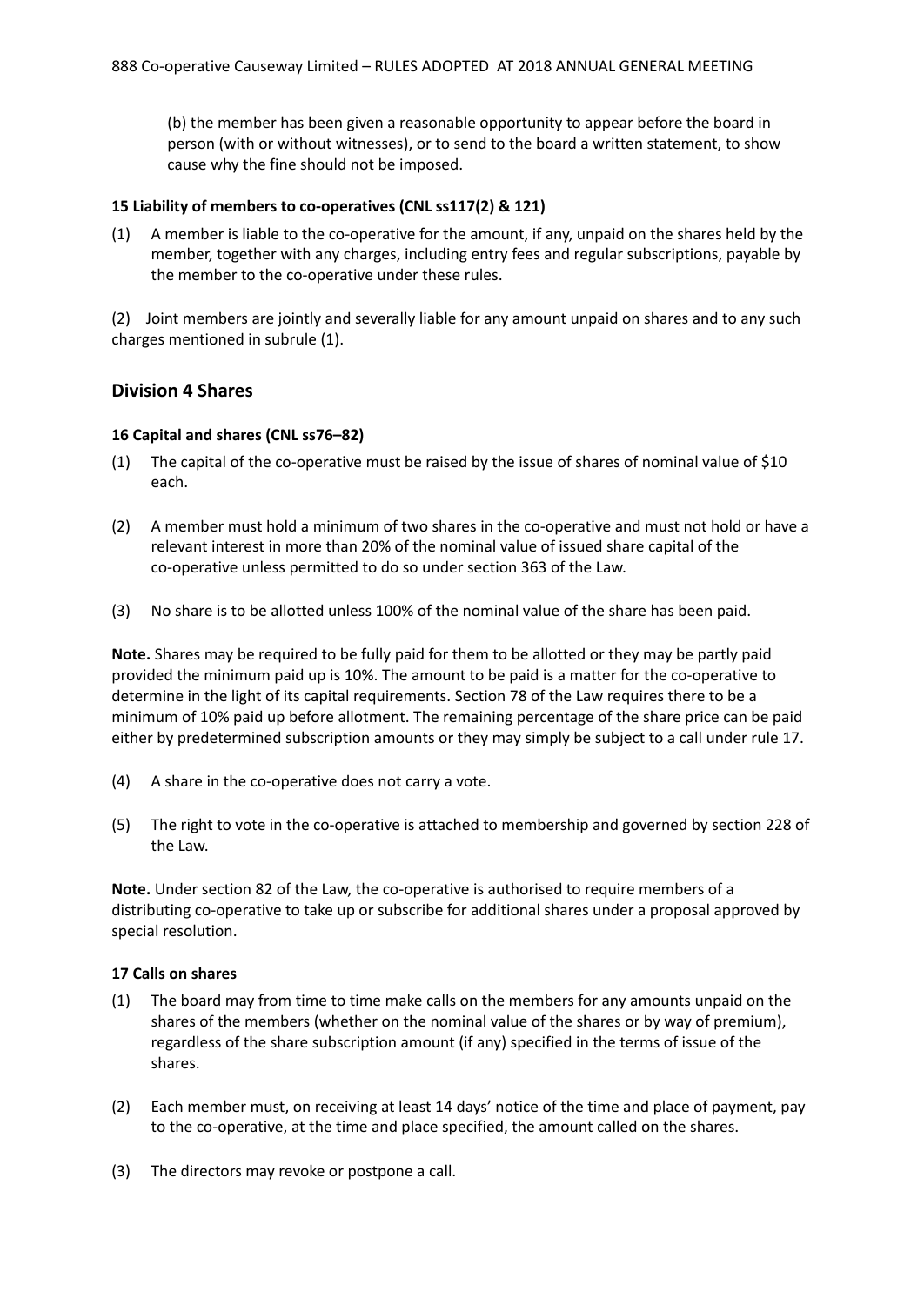- (4) A call is taken to have been made when the resolution of the directors authorising the call was passed and may be required to be paid by instalments.
- (5) The joint holders of a share are jointly and severally liable to pay all calls for the share.
- (6) If an amount called for a share is not paid before or on the day fixed for payment of the amount, the person from whom the amount is due must pay interest on the amount from the day fixed for the payment of the amount to the time of actual payment at the rate, not more than 16% per annum, the directors decide, but the directors may waive payment of all or part of the interest.
- (7) An amount that, under the terms of issue of a share, becomes payable on allotment or at a fixed date, whether on account of the nominal value of the share or by way of premium, is for these rules taken to be a call made and payable on the day that, under the terms of issue, the amount becomes payable. If the amount is not paid, all relevant provisions of these rules about payment of interest and expenses, forfeiture or otherwise apply as if the amount had become payable under a call properly made and notified.
- (8) The board may, in relation to the issue of shares, differentiate between the holders in the amount of calls to be paid and the times of payment.
- (9) The board may accept from a member all or part of the money uncalled and unpaid on shares held by the member.

(10) The board may authorise payment by the co-operative of interest on all or part of an amount accepted under subrule (9) until the amount becomes payable, at a rate agreed between the board and the member paying the amount, of not more than 8% per annum or another rate fixed by the co-operative by special resolution.

#### **18 Repurchase of members' shares (CNL ss99, 107, 109 & 118)**

(1) Members' shares may be repurchased by the co-operative in accordance with the Law.

(2) A member who wishes the co-operative to repurchase any shares must do so by submitting a request to the board in the following form:

| I/We                        | being members of the                                            | (co-operative name) and the                                                     |
|-----------------------------|-----------------------------------------------------------------|---------------------------------------------------------------------------------|
| holders of                  |                                                                 | (number of shares) in the co-operative that are fully/partly paid, request that |
| the co-operative repurchase |                                                                 | (number of shares). I/We are aware of the conditions of                         |
|                             | repayment under the Co-operatives National Law or relevant Act. |                                                                                 |
| Signed                      |                                                                 |                                                                                 |
| Dated                       |                                                                 |                                                                                 |

Witness (name and signature)

(3) The board of the co-operative must consider each request for repurchase in accordance with the Law and cancel any shares that have been repurchased.

#### **19 Transfer of shares (CNL ss100 & 101)**

(1) The instrument of transfer of a share must be signed by or for the transferor and the transferee.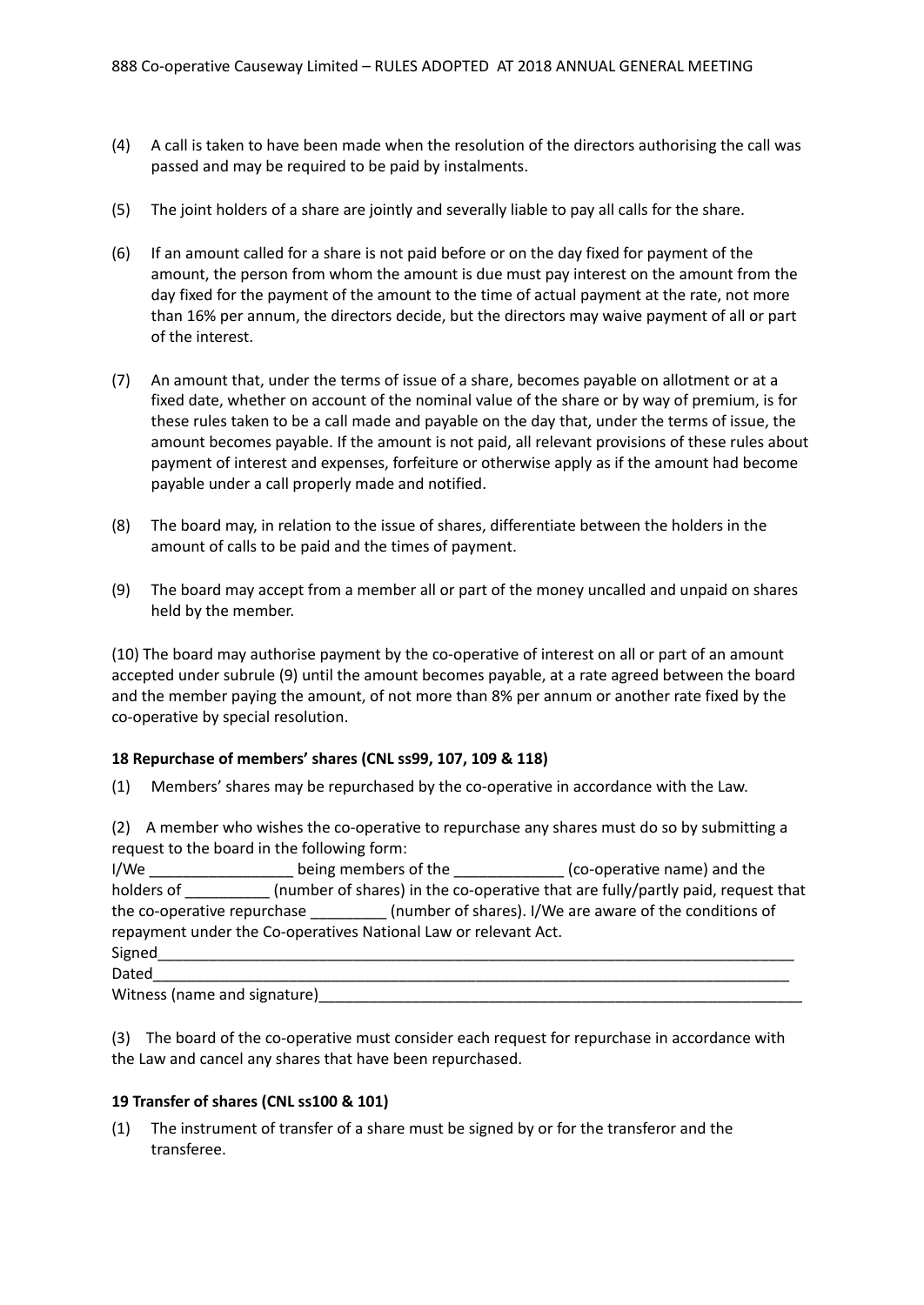(2) The transferor is taken to remain the holder of the share until the name of the transferee is entered in the register of members.

(3) Shares must be transferred in the following form or another form approved by the board: I, A.B. (the transferor) of \_\_\_\_\_\_\_\_\_\_\_\_\_\_\_\_\_\_\_ in the State/Territory of \_\_\_\_\_\_\_\_\_\_\_ consideration of the sum of \$ \_\_\_\_\_\_\_\_\_\_ paid to me by C.D. (the transferee), of \_\_\_\_\_\_\_\_\_\_\_\_\_\_\_\_\_\_\_\_\_ in the State/Territory of \_\_\_\_\_\_\_\_\_\_\_\_\_\_\_\_\_\_ transfer to the transferee the share (or shares) numbered \_\_\_\_\_\_ in the \_\_\_\_\_\_\_\_\_\_\_\_\_\_\_\_\_\_ (name of co-operative) to hold for the transferee, the transferee's executors, administrators, and assigns, subject to the several conditions on which I hold the same at the time of the execution. And I, the transferee, agree to take the said share (or shares) subject to the conditions previously mentioned in this document. Dated this \_\_\_\_\_\_\_\_\_\_\_\_\_\_ day of \_\_\_\_\_\_\_\_\_\_\_\_\_\_\_\_\_\_\_\_\_\_\_\_\_\_\_\_ 20 \_\_\_\_\_\_\_ Signed by \_\_\_\_\_\_\_\_\_\_\_\_\_\_\_\_\_\_\_\_\_\_\_\_\_\_\_\_ transferor. In the presence of  $\blacksquare$ Signed by **Example 2** transferee.

In the presence of  $\blacksquare$ 

- (4) A share may not be sold or transferred except:
	- (a) with the consent of the board, and to a person who is qualified to be admitted to
	- membership of the co-operative under rules 4 and 5; or
	- (b) as otherwise provided by these rules or the Law.
- (5) The board may decline to register a transfer of shares to a person not qualified to be a member or of whom they do not approve. The board may also decline to register a transfer of shares on which the co-operative has a lien or charge. If the board refuses to register a transfer of shares it must send notice of the refusal to the transferee within 28 days after the day the board declined to register the transfer.
- (6) The board of the co-operative must not consent to the sale or transfer of shares that would result in more than the nominal value of shares permitted under section 363 of the Law.
- (7) The board may decline to recognise an instrument of transfer unless:

(a) a fee of \$50 (or a smaller amount decided by the board from time to time) is paid to the co-operative for the transfer; and

(b) the instrument of transfer is accompanied by any evidence the board may require to show the right of the transferor to make the transfer.

(8) The board must maintain a record of all transfers made in the proper books of the co-operative.

(9) The board may suspend the registration of transfers during the 45 days immediately before the annual general meeting in each year.

#### **20 Effect of sale, transfer or disposal of shares (CNL ss232 & 233)**

A member who has sold or transferred, or disposed of the beneficial interest in, all the member's shares, or has agreed to do any of those things, is not entitled to vote at any meeting of the co-operative.

### **Division 5 Member cancellations**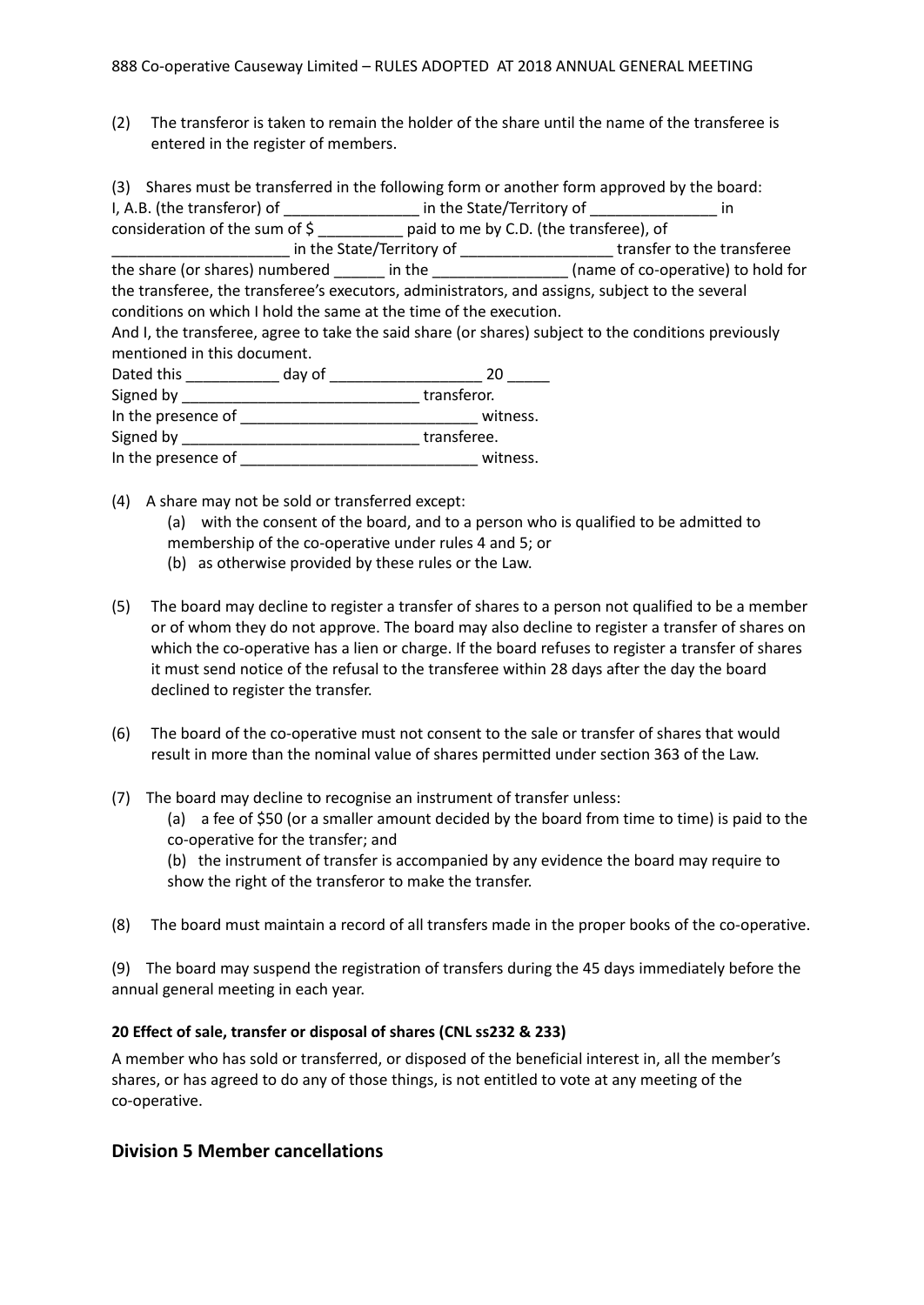#### **21 Forfeiture and cancellations—inactive members (CNL ss156–163)**

- (1) The board must declare the membership of a member cancelled if:
	- (a) the whereabouts of the member are not presently known to the co-operative and have
	- not been known to the co-operative for a continuous period of at least a year; or
	- (b) the member is not presently active and has not been active within the meaning of rule 4 in the past calendar year.

**Note 1.** The period of inactivity must take account of the active membership requirements in rule 4. For example, if a member is required to acquire or sell product or services during a calendar year, the period of time should be expressed in terms of calendar years.

**Note 2.** The period of time for inactivity under the Law is 3 years. The co-operative's rules may specify a shorter time than 3 years. If no period of time is specified, it will be as specified in the Law.

#### **22 Forfeiture of shares (CNL s109)**

- (1) If a member fails to pay a call or instalment of a call by the day appointed for payment, the board may, at any time that any part of the call or instalment remains unpaid, serve a notice on the member requiring payment of so much of the call or instalment as is unpaid, together with any interest that may have accrued.
- (2) The notice must name a further day (not earlier than 14 days after the date of the notice) on or before which the payment required by the notice is to be made and must state that, in the event of non-payment at or before the time appointed, the shares for which the call was made will be liable to be forfeited.
- (3) If the requirements of the notice served under this rule are not complied with, any share in respect of which the notice has been given may at any time (but before the payment required by the notice has been made) be forfeited by a resolution of the board.

**Note.** There will be no dividends on these shares.

(4) Forfeited shares must be cancelled.

#### **23 Forfeited shares—liability of members**

- (1) A person whose shares have been forfeited under these rules stops being a member if membership is conditional on the holding of the shares or membership has otherwise been cancelled under the Law. The person nevertheless remains liable to pay to the co-operative all amounts that are (as at the date of forfeiture) payable by him or her to the co-operative for the shares.
- (2) A statutory declaration in writing by a director, the chief executive officer or secretary of the co-operative stating that a share in the co-operative has been forfeited and cancelled on a date stated in the declaration, is proof of that fact as against all persons claiming to be entitled to the share.
- (3) The co-operative has set-off rights against share capital as specified in section 127 of the Law.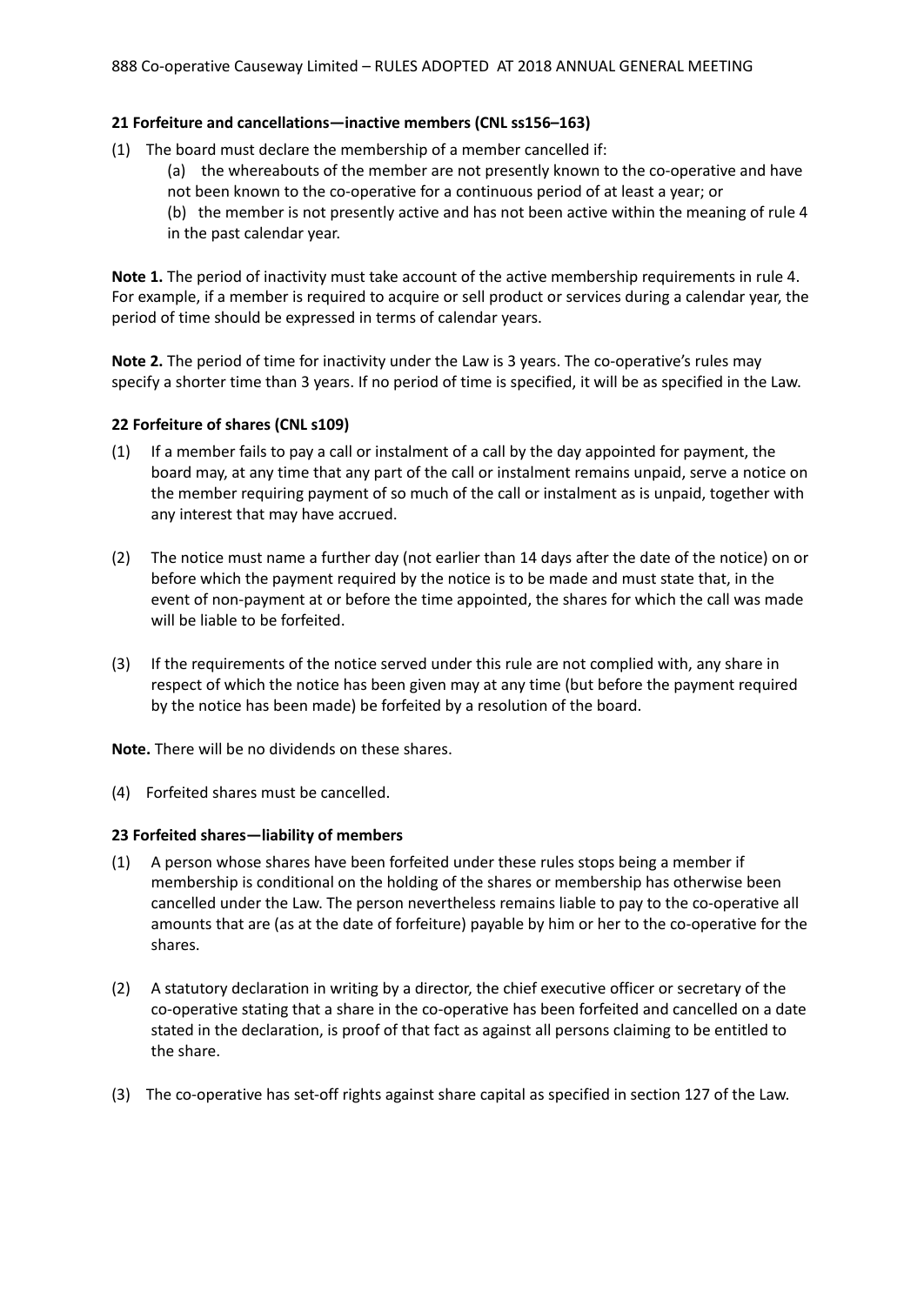## **Division 6 Deceased or incapacitated members**

#### **24 Death of member (CNL ss93 & 102–106)**

|                                                                                | (1) The legal personal representative of a deceased member may apply to the board for a transfer of    |  |
|--------------------------------------------------------------------------------|--------------------------------------------------------------------------------------------------------|--|
| the deceased member's shares in the following form:                            |                                                                                                        |  |
|                                                                                | (a                                                                                                     |  |
| member of the co-operative) who died on                                        |                                                                                                        |  |
| Copies of my appointment as executor/administrator of the estate are attached. |                                                                                                        |  |
| I request that the board transfer all shares attaching to the membership of    |                                                                                                        |  |
| being shares numbered _____________________ in the co-operative, to me.        |                                                                                                        |  |
|                                                                                | A. I intend to hold the shares subject to the deceased member's last will and testament / letters of   |  |
|                                                                                | administration and will notify the board of any proposal to transfer the shares to any beneficiary/ies |  |
| OR.                                                                            |                                                                                                        |  |
|                                                                                | B. I am also the beneficiary of the estate of the deceased member and I am aware of the                |  |
| requirements for active membership under the rules of the co-operative.        |                                                                                                        |  |
|                                                                                | (Include any additional information to enable the board to consider whether the transferee is likely   |  |
| to be an active member of the co-operative.)                                   |                                                                                                        |  |
|                                                                                |                                                                                                        |  |
| Signed by Signed Signed By                                                     |                                                                                                        |  |
| Legal personal representative                                                  |                                                                                                        |  |
|                                                                                | witness.                                                                                               |  |

#### **25 Rights and liabilities of members under bankruptcy or mental incapacity (CNL ss95, 96 & 117)**

- (1) A person's membership ceases upon bankruptcy and that person's shares may be transferred to the Official Trustee in Bankruptcy and dealt with under the provisions of section 95 of the Law.
- (2) A person appointed under a law of a State or Territory to administer the estate of a member who, through mental or physical infirmity, is incapable of managing his or her affairs, may be registered as the holder of the member's shares and the rights and liabilities of membership vest in that person during the period of the appointment.
- (3) The liabilities attaching to the shares of a person under bankruptcy or mental incapacity continue in accordance with section 96 of the Law.

(4) Upon application by a person appointed to manage the affairs of a member referred to in subrule (2), the board may decide to suspend some or all active membership obligations if there are grounds to believe that the member's physical or mental infirmity is temporary.

#### **26 Entitlements and liabilities of person registered as trustee, administrator etc.**

- (1) A person becoming entitled to be a shareholder because of the death, bankruptcy or incapacity of the holder is entitled to the dividends and other advantages to which the person would be entitled if he or she were the registered holder of the share or shares. However, before being registered as a member, the person is not entitled to exercise any right conferred by membership in relation to meetings of the co-operative.
- (2) A person registered as holder of the shares of a member who has died, or is bankrupt or incapable of managing his or her affairs, has the same liabilities in relation to the share or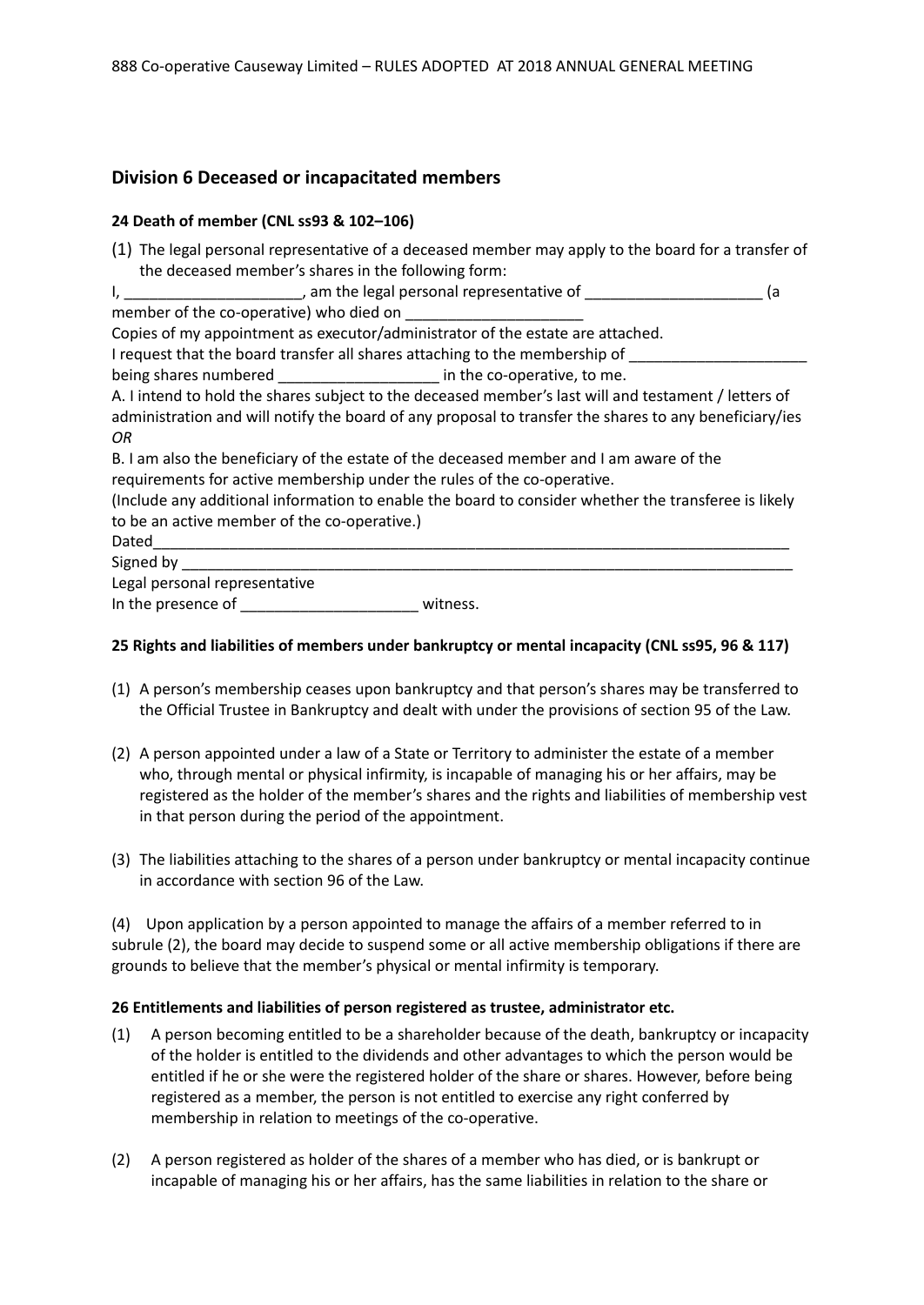shares as those to which the deceased, bankrupt or incapable person would have been liable if he or she had remained a member with full legal capacity.

(3) The board has the same right to decline or to suspend registration of a share as it would have had for a transfer of a share by the bankrupt or incapacitated person before the bankruptcy or incapacity.

### **Division 7 Transfer of securities other than shares**

#### **27 Transfer and transmission of debentures**

- (1) On the written request of the transferor (the giver) of a debenture, the co-operative must enter in the appropriate register the name of the transferee (the receiver) in the same way and on the same conditions as if the application for entry were made by the transferee.
- (2) If the co-operative refuses to register a transfer of debentures, it must, within 28 days after the date on which the transfer was lodged with it, send to the transferee notice of the refusal.
- (3) An instrument of transfer of a debenture must be executed by or on behalf of the transferor and the transferee. The transferor is taken to remain the holder of the debenture until the debenture in the name of the transferee is entered in the register of debentures.

(4) The board may decline to recognise an instrument of debenture and may decline to register a debenture unless:

> (a) a fee of \$50 (or a lesser amount decided by the board) is paid to the co-operative for the transfer of registration; and

(b) the instrument of transfer is accompanied by the relevant debenture(s) and any other evidence the board reasonably requires (in particular, evidence showing the right of the transferor to make the transfer); and

(c) any government stamp duty payable is paid.

(5) Debentures must be transferred in the following form or in a form approved by the board: I, A.B. (the transferor) of \_\_\_\_\_\_\_\_\_\_\_\_\_\_\_\_\_\_\_\_\_ in the State/Territory of

| ייט ניטופונומים (ו | $\mathbf{u}$ and $\mathbf{u}$ are state for the state of $\mathbf{v}$                        |                               |  |  |
|--------------------|----------------------------------------------------------------------------------------------|-------------------------------|--|--|
|                    | in consideration of the sum of $\frac{1}{2}$ paid to me by C.D (the                          |                               |  |  |
| transferee), of    |                                                                                              |                               |  |  |
|                    | in the State of                                                                              |                               |  |  |
|                    | transfer to the transferee the debenture(s)                                                  |                               |  |  |
| numbered           |                                                                                              | to be held by the transferee, |  |  |
|                    | the transferee's executors, administrators and assigns, subject to any conditions on which I |                               |  |  |
|                    | hold the debenture(s) and any other conditions being terms of the transfer of the            |                               |  |  |
| debenture(s).      |                                                                                              |                               |  |  |
|                    | And I, the transferee, agree to take the debenture(s) subject to the conditions mentioned.   |                               |  |  |
|                    | Dated this _______________________________ day of _______________________________20 ___      |                               |  |  |
|                    | Signed by transferor.                                                                        |                               |  |  |
|                    |                                                                                              |                               |  |  |
| Cianod bu          | $+$ $    -$                                                                                  |                               |  |  |

Signed by \_\_\_\_\_\_\_\_\_\_\_\_\_\_\_\_\_\_\_\_\_\_\_\_\_\_\_\_\_transferee. In the presence \_\_\_\_\_\_\_\_\_\_\_\_\_\_\_\_\_\_\_\_\_ witness.

#### **28 Issue of CCUs (CNL ss345–354)**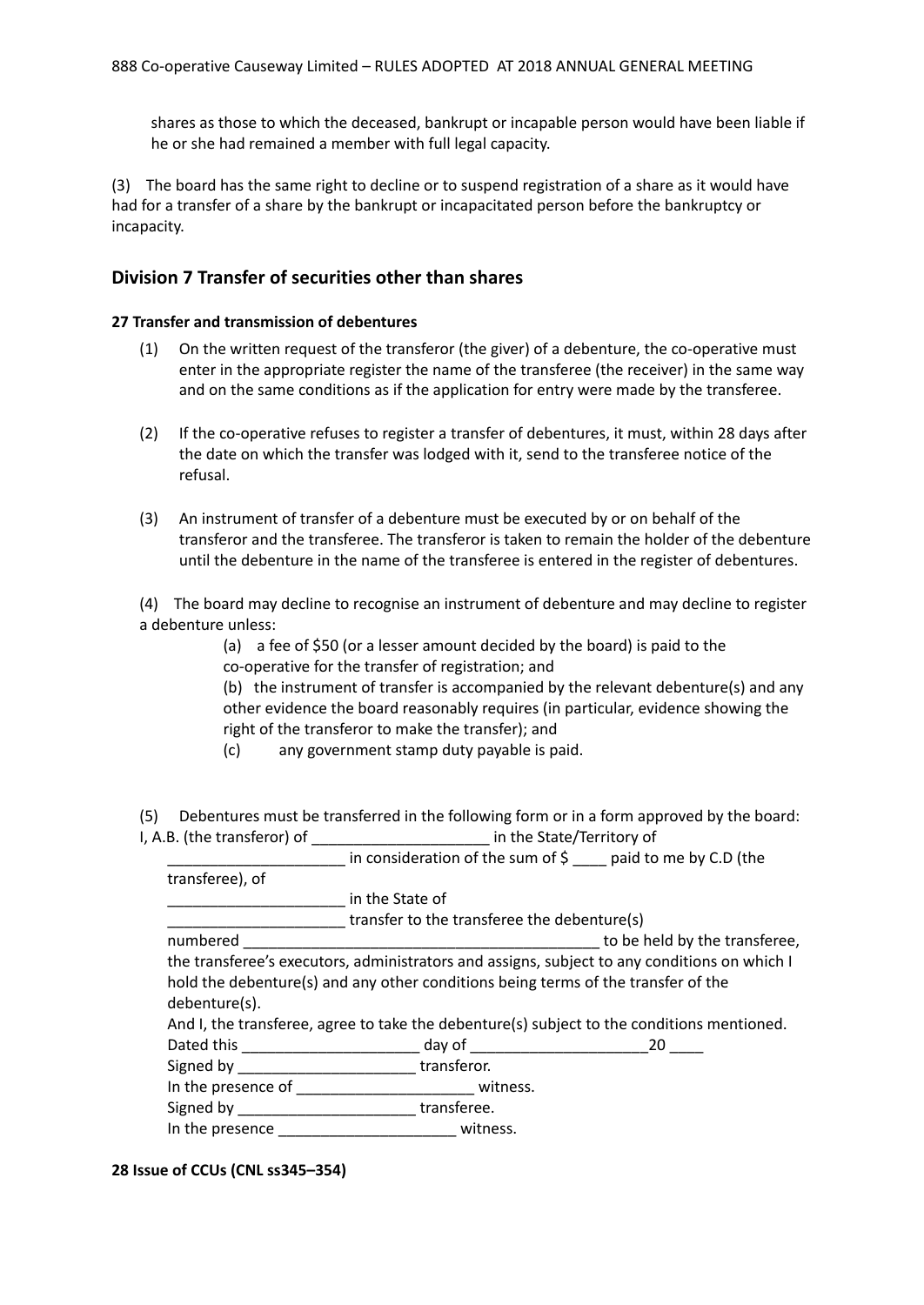- (1) The board may confer an interest in the capital of the co-operative by issuing CCUs in accordance with the Law.
- (2) Each holder of CCUs is entitled to one vote only at a meeting of the holders of CCUs.
- (3) The rights of the holders of CCUs may be varied only in the way and to the extent provided by their terms of issue and only with the consent of at least 75% of those holders of CCUs who, being entitled to do so, cast a formal vote to accept the variation at a meeting.
- (4) The holder of a CCU has, in the person's capacity as a holder of a CCU, none of the rights or entitlements of a member of the co-operative.
- (5) The holder of a CCU is entitled to receive notice of all relevant meetings of the co-operative and all other documents in the same manner as the holder of a debenture of the co-operative.

**Note.** Debenture holders receive notice of meetings of debenture holders, not general meetings of the co-operative.

#### **29 Transfer and transmission of CCUs**

(1) Subject to subrule (2), the transfer and transmission of a CCU is to follow the same process as for a debenture under rule 27.

(2) If the terms of issue of a CCU differ from rule 27 in respect of the manner of transfer or transmission, the terms of its issue prevail.

## **Part 3 General meetings, resolutions and voting**

#### **30 Annual general meeting (CNL s252)**

An annual general meeting must be held each year, at a place and on a date and a time decided by the board, within 5 months after the close of the financial year of the co-operative or within the further time allowed by the Registrar.

**Note.** A co-operative may specify particular matters to suit the convenience of members such as time and place, if members are located in a wide geographical area.

#### **31 Members' power to requisition a general meeting (CNL s257)**

- (1) The board may, whenever it considers appropriate, call a special general meeting of the co-operative.
- (2) The board must call a general meeting of the co-operative on the requisition in writing by members who together are able to cast at least 20% of the total number of votes able to be cast at a meeting of the co-operative.
- (3) The provisions of section 257 of the Law apply to a meeting requisitioned by members.

**Note.** The board is not required to call a general meeting of members to consider matters that are not matters for decision by the members in general meeting.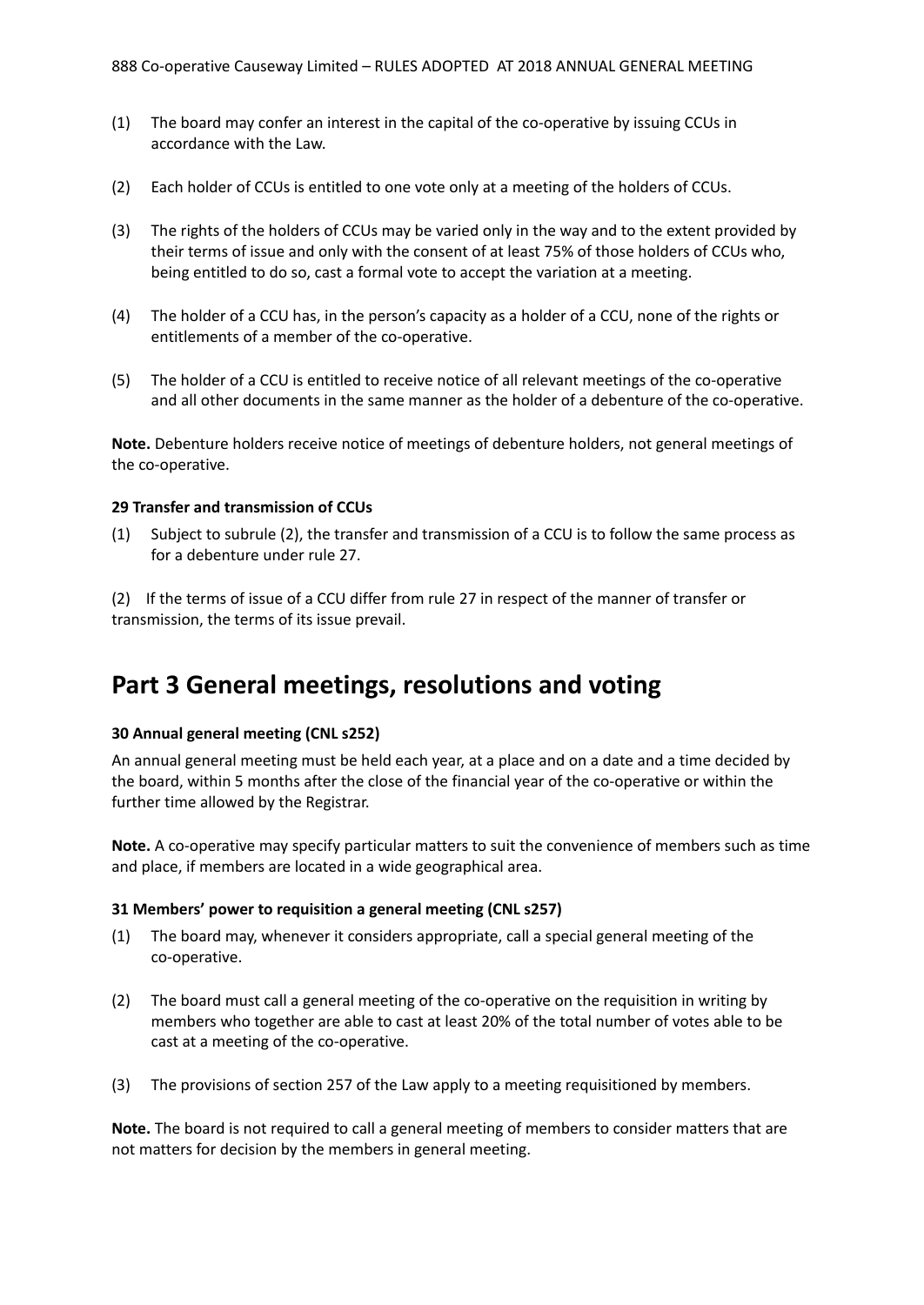#### **32 Notice of general meetings (CNL ss239, 254 & 611)**

(1) At least 14 days' notice of a general meeting (not including the day on which the notice is served or taken to be served, but including the day for which notice is given) must be given.

**Note 1.** If there is to be a special resolution proposed at the meeting, there is a requirement for at least 21 days' notice of the special resolution.

**Note 2.** If there is a resolution proposed for the removal of a director, section 180 of the Law requires special notice of the resolution and 21 days notice of the meeting.

(2) Notice must be given to each member of the co-operative and any other persons who are, under these rules or the Law, entitled to receive notices from the co-operative.

**Note.** The auditor is and, if there is a trustee for debenture holders, the trustee is entitled to notice of a general meeting.

- (3) The notice must state the place, day and hour of the meeting and include ordinary business as specified in rule 33 and, for special business, the general nature of any special business.
- (4) The notice must also include any business members have notified their intention to move at the meeting under subrule (6) (but only if the members' notification has been made under these rules and within time).
- (5) The notice must be served in the manner provided in the Law or rule 62.

**Note 1.** Section 611 of the Law makes provision for the service of notices on members of the co-operative. Rule 62 makes additional provision for notice by electronic transmission.

**Note 2.** Non-receipt of the notice does not invalidate the proceedings at the general meeting.

(6) Members who together are able to cast at least 20% of the total number of votes that are able to be cast at a meeting of the co-operative and who have a resolution to submit to a general meeting must give written notice of it to the co-operative at least 45 days before the day of the meeting.

#### **33 Business of general meetings**

- (1) The ordinary business of the annual general meeting of a large co-operative must be:
	- (a) to confirm minutes of the last preceding general meeting (whether annual or special); and
		- (b) to receive from the board, auditors or officers of the co-operative:
			- (i) the financial reports of the co-operative for the financial year;
			- (ii) a report on the state of affairs of the co-operative; and
		- (c) to approve any payments of fees to directors.
- (2) The ordinary business of the annual general meeting of a small co-operative must be:
	- (a) to confirm minutes of the last preceding general meeting (whether annual or special); and
	- (b) to receive from the board, auditors or officers of the co-operative:
		- (i) the basic minimum financial statements for the co-operative for the financial year;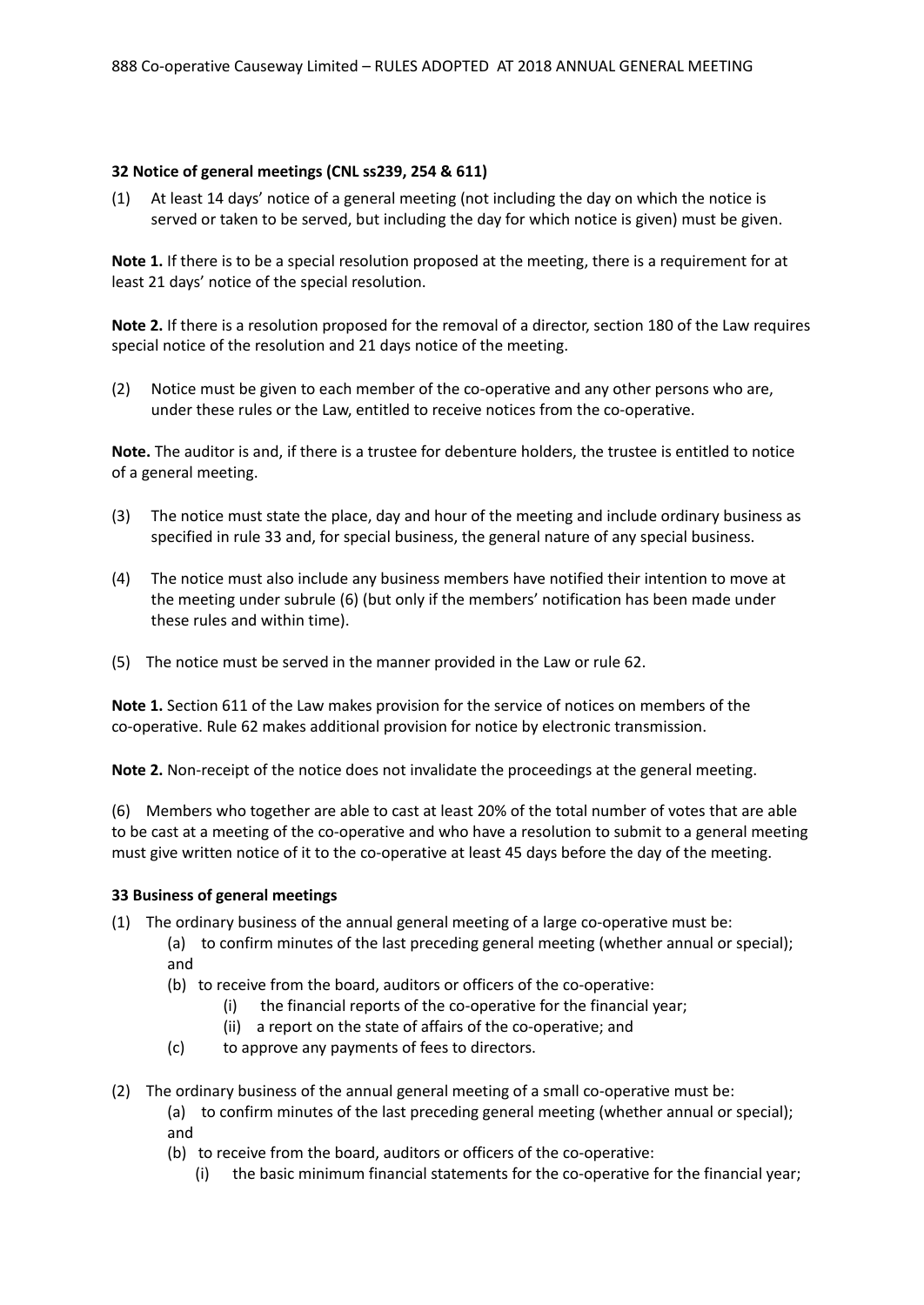(ii) a report on the state of affairs of the co-operative;

(iii) a directors' solvency resolution as to whether or not, in their opinion, there are reasonable grounds to believe that the co-operative will be able to pay its debts as and when they become due and payable; and

(c) to approve any payments of fees or to directors.

**Note 1.** A small co-operative must prepare and send to members minimum financial statements that are specified in regulation 3.10 of the National Regulations (these are referred as "basic minimum financial statements"). A co-operative may require more than the basic minimum financial statements to be provided to members and, if so, the additional financial statements should be specified in this rule.

**Note 2.** If the small co-operative has consolidated gross assets of less than \$250,000 and consolidated revenue of less than \$750,000, the financial statement for the small co-operative need not include a cash flow statement (as provided in regulation 3.10 of the National Regulations).

**Note 3.** A small co-operative may decide whether its financial statements are to be either audited or reviewed, or neither.

(4) The annual general meeting may also transact special business of which notice has been given to members under these rules.

(5) All business of a general meeting, other than business of the annual general meeting that is ordinary business, is special business.

#### **34 Quorum at general meetings**

- (1) An item of business cannot be transacted at a general meeting unless a quorum of members is present when the meeting is considering the item.
- (2) Unless these rules state otherwise, 5 members present at a general meeting, each being entitled to exercise a vote, constitute a quorum.
- (3) If a quorum is not present within half an hour after the appointed time for a meeting, the meeting, if called on the requisition of members, must be dissolved. In any other case it must be adjourned to the same day, time and place in the next week.

(4) If a quorum is not present within half an hour after the time appointed for an adjourned meeting, the members present constitute a quorum.

#### **35 Chairperson at general meetings**

- (1) The chairperson, if any, of the board may preside as chairperson at every general meeting of the co-operative.
- (2) If there is no chairperson, or if at a meeting the chairperson is either not present within 15 minutes after the time appointed for holding the meeting or is unwilling to act as chairperson, the members present must choose someone from their number to be chairperson (until the chairperson attends and is willing to act).
- (3) The chairperson may, with the consent of a meeting at which a quorum is present (and must if directed by the meeting) adjourn the meeting from time to time and from place to place.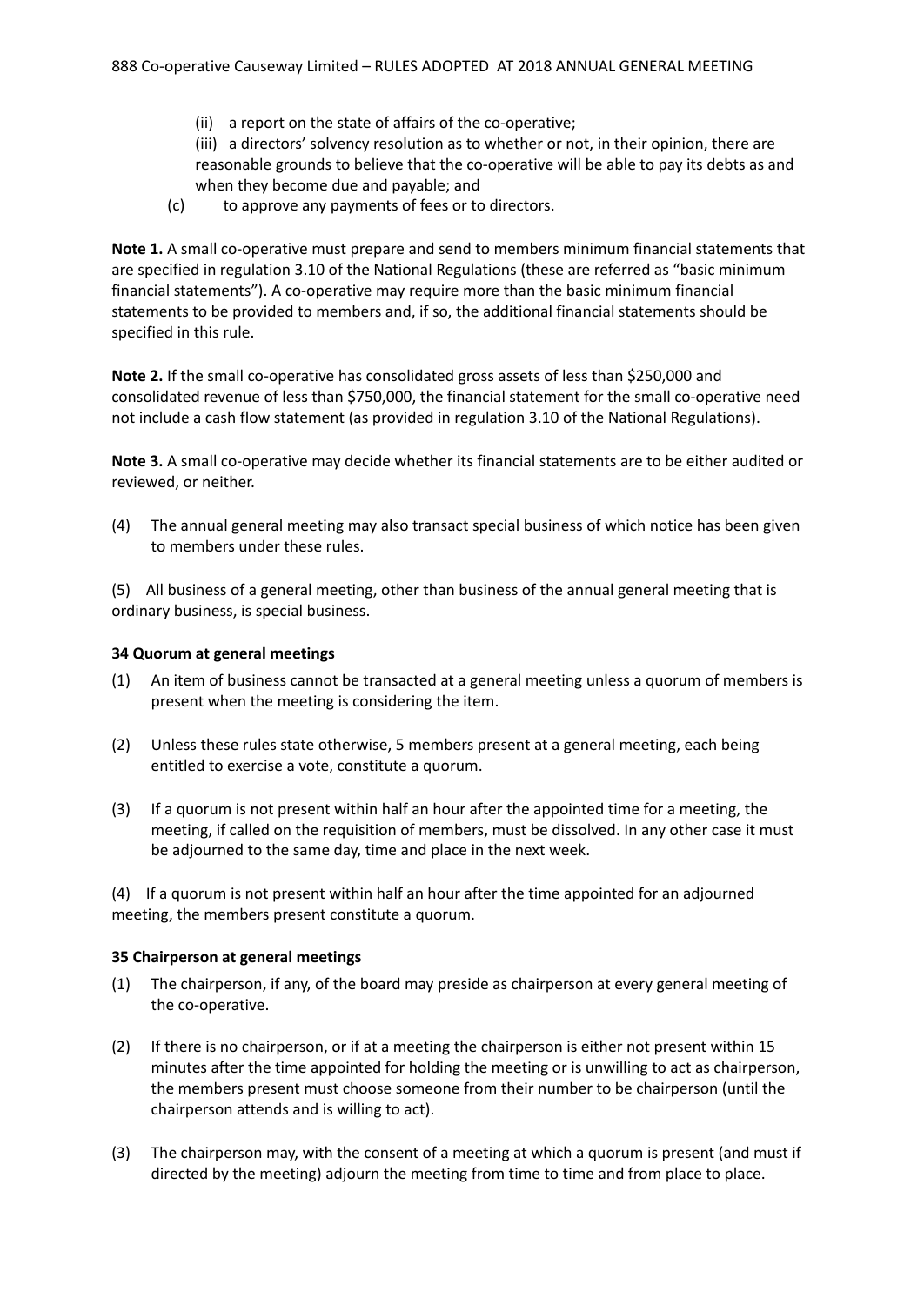However, the only business that can be transacted at an adjourned meeting is the business left unfinished at the meeting from which the adjournment took place. When a meeting is adjourned for 14 days or more, notice of the adjourned meeting must be given just as for the original meeting. Apart from this it is not necessary to give notice of an adjournment or the business to be transacted at an adjourned meeting.

#### **36 Attendance and voting at general meetings (CNL ss228 & 256)**

- (1) The right to vote attaches to membership and not shareholding.
- (2) Joint members have only one vote between them.
- (3) Every joint member is entitled to attend and be heard at a general meeting.

(4) In the event of a dispute between joint members as to which member will vote (subject to the grant of any proxy or power of attorney), the joint member whose name appears first in the register of members is entitled to vote.

(5) A resolution, other than a special resolution, must be decided by simple majority.

**Note.** The requirements for a special resolution are in section 239 of the Law.

- (6) Subject to subrules (7) and (8), a question for decision at any general meeting must be decided on a show of hands of members present at the meeting.
- (7) A poll may be demanded on any question for decision.

(8) If before a vote is taken or before or immediately after the declaration of the result on a show of hands:

- (a) the chairperson directs that the question is to be determined by a poll; or
- (b) at least 5 members present in person or represented by proxy demand a poll;
- the question for decision must be determined by a poll.
- (9) The poll must be taken when and in the manner that the chairperson directs.
- (10) A poll on the election of a chairperson or on the question of adjournment must be taken immediately and without debate.
- (11) Once the votes on a show of hands or on a poll have been counted then, subject to subrule (8), a declaration by the chairperson that a resolution has been carried (unanimously or by a particular majority) or lost is evidence of that fact.
- (12) The result of the vote must be entered in the minute book.

#### **36A The modified Quaker Method**

(1) The Quaker Method of decision-making requires all members and the Board to subject the decision they are making to an open and free enquiry;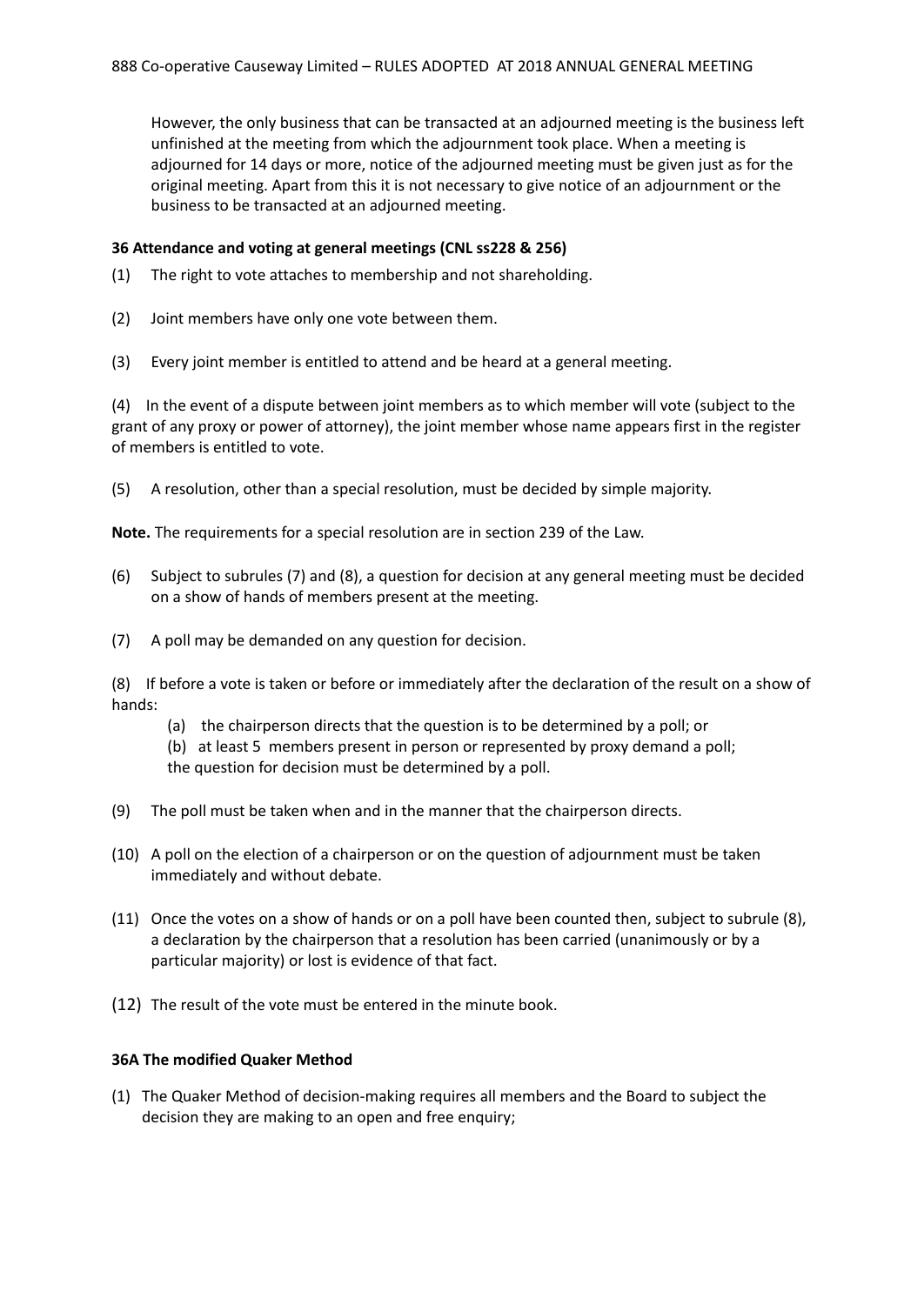- (2) Members are required to listen to the differing points of view presented by dissenting members and encourage a full working through of the issues, proposed actions and their consequences for the co-operative;
- (3) Decision-making is governed by consent, where consent is achieved when there is "no argued objection" to the decision;
- (4) Where unanimous consent cannot be achieved the chairperson may call a poll by show of hands, (a) A poll by show of hands is accepted if a simple majority of members present vote in the affirmative.

**Note 1.** Under the Quaker Method rules, members may agree to disagree and vote in favour of a decision where a full consensus cannot be achieved.

(5) Under the Quaker Method, each person is entitled to put forward reasoned arguments that they believe should be taken into consideration in order to reach a final decision.

**Note 2.** The Quaker Method seeks to avoid "win-lose" situations so that the co-operative maintains its commitment to open, free and democratic decision making in which each voice is heard and no member feels that they are excluded.

(6) Nothing in this rule overrides other rules in this document or in the CNL that pertain to decision making, dispute resolution, mediation and expulsion, and related matters.

#### **36B Discussion and decision making in general meetings - the Quaker Method**

(1) Any member may request that the matter before the co-operative members at a General Meeting be subject to the Quaker Method of decision making.

- (2) If the chairperson disagrees with the motion to submit the decision to the Quaker Method, then: (a) the chairperson must show cause by explaining why the matter is not suited to decision-making by the Quaker Method; and
	- (b) call a poll by show of hands to decide whether the motion to submit the matter to decision-making by the Quaker Method is accepted or denied;

(3) A poll by show of hands is accepted if a simple majority or more of the members present and entitled to vote do so in the affirmative.

(4) Nothing in this Rule overrides other rules in this document or in the CNL that pertain to decision making, dispute resolution, mediation and expulsion, and related matters.

#### **37 Voting on a show of hands (CNL ss234 & 256)**

- (1) On a show of hands at a general meeting, each member:
	- (a) present; or
	- (b) represented by a non-member acting under a power of attorney; or
	- (c) represented by a non-member appointed under the provisions of the Law; or
	- (d) represented by a proxy (but only if proxies are allowed under these rules); may exercise only one vote.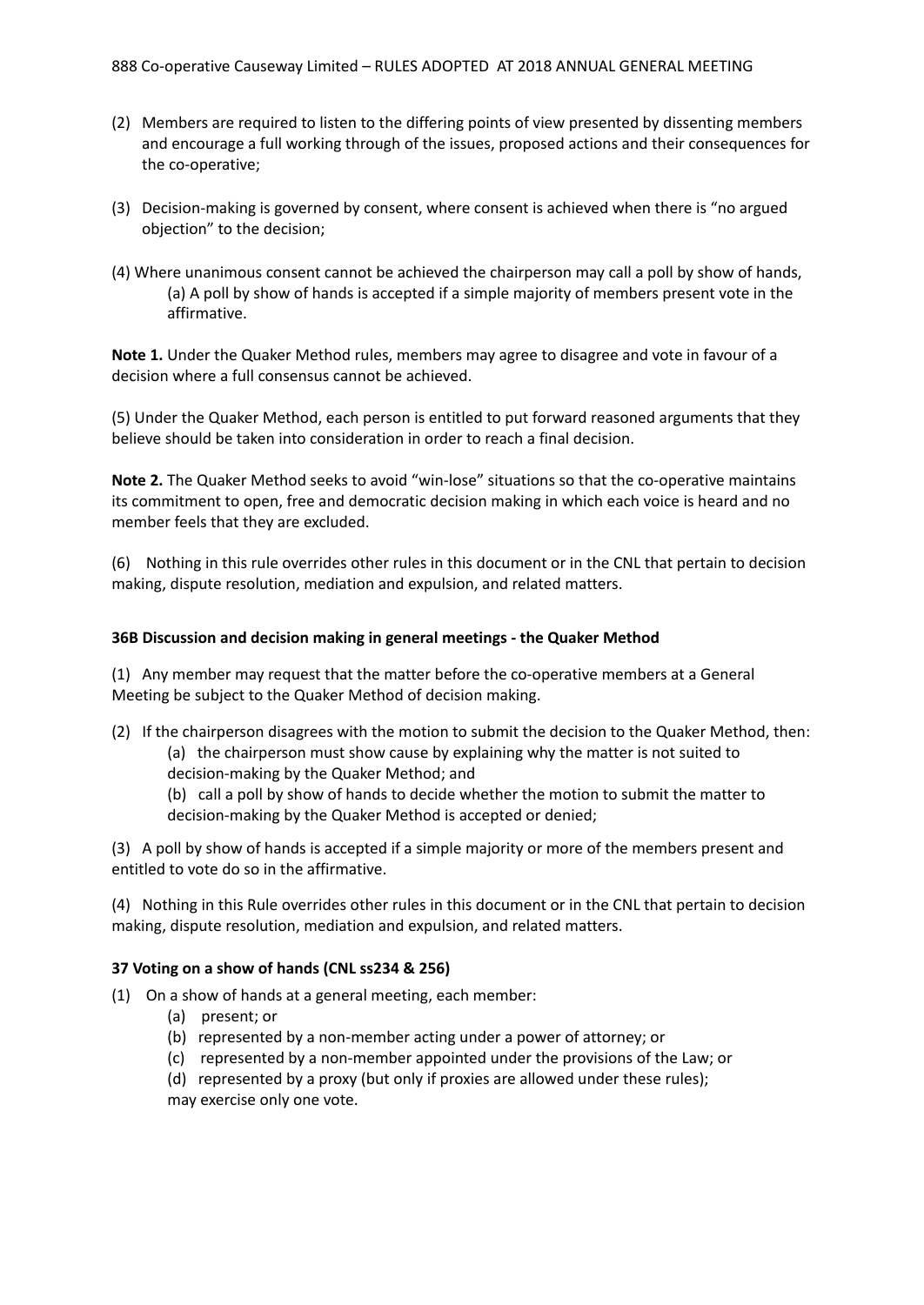#### **38 Voting on a poll**

- (1) On a poll called at a general meeting, each member:
	- (a) present; or
	- (b) represented by a person acting under a power of attorney; or
	- (c) represented by a person appointed under the provisions of the Law; or
	- (d) represented by a proxy (but only if proxies are allowed under these rules);

has one vote.

**Note 1.** A person can hold an unlimited number of proxies unless the rules restrict the number of proxies any one person can hold. If the vote on a show of hands is likely not to represent the views of the members who have given a proxy, a poll may be demanded. Section 256(2) of the Law provides that a question is to be decided by a poll if a poll is required by the chairperson of the meeting or by any 5 members present at the meeting or represented at the meeting by proxy.

**Note 2.** Most decisions are made by ordinary resolution, but in certain cases the Law requires a special resolution.

#### **39 Determining the outcome where equality of votes (s228)**

(1) This rule applies where the votes in favour and against a resolution are equal.

(2) If the chairperson of the meeting is a member of the co-operative, he or she may exercise a second or casting vote.

(3) If the chairperson is not a member of the co-operative or decides not to exercise a second or casting vote, the outcome of an equality of votes is taken to have been decided in the negative.

#### **40 Proxy votes (s229)**

- (1) Voting may be by proxy at a general meeting.
- (2) The instrument appointing a proxy must be in writing signed by the appointer or the appointer's attorney properly authorised in writing.
- (3) An instrument appointing a proxy may direct the way the proxy is to vote in relation to a particular resolution and, if an instrument of proxy directs, the proxy is not entitled to vote on the resolution other than as directed in the instrument.
- (4) A person may be appointed as a proxy by more than one member.

(5) An instrument appointing a proxy may be in the following form, or another form the board approves:

|                                               | (name of co-operative) |           |
|-----------------------------------------------|------------------------|-----------|
| I/We                                          | (name) of              | (address) |
| being a member(s) of the co-operative appoint |                        | (name) of |
|                                               | (address)              |           |

as my/our proxy or, in that person's absence, the chairperson of the meeting or a person nominated by the chairperson as my/our proxy, to vote for me/us and on my/our behalf at the \*annual general/\*special general meeting of the co-operative, to be held on the

\_\_\_\_\_\_\_\_\_\_\_\_\_\_\_\_\_\_\_\_\_\_\_\_\_\_\_\_\_\_ day of  $\qquad \qquad 20 \qquad \qquad$  and at any adjournment of the meeting.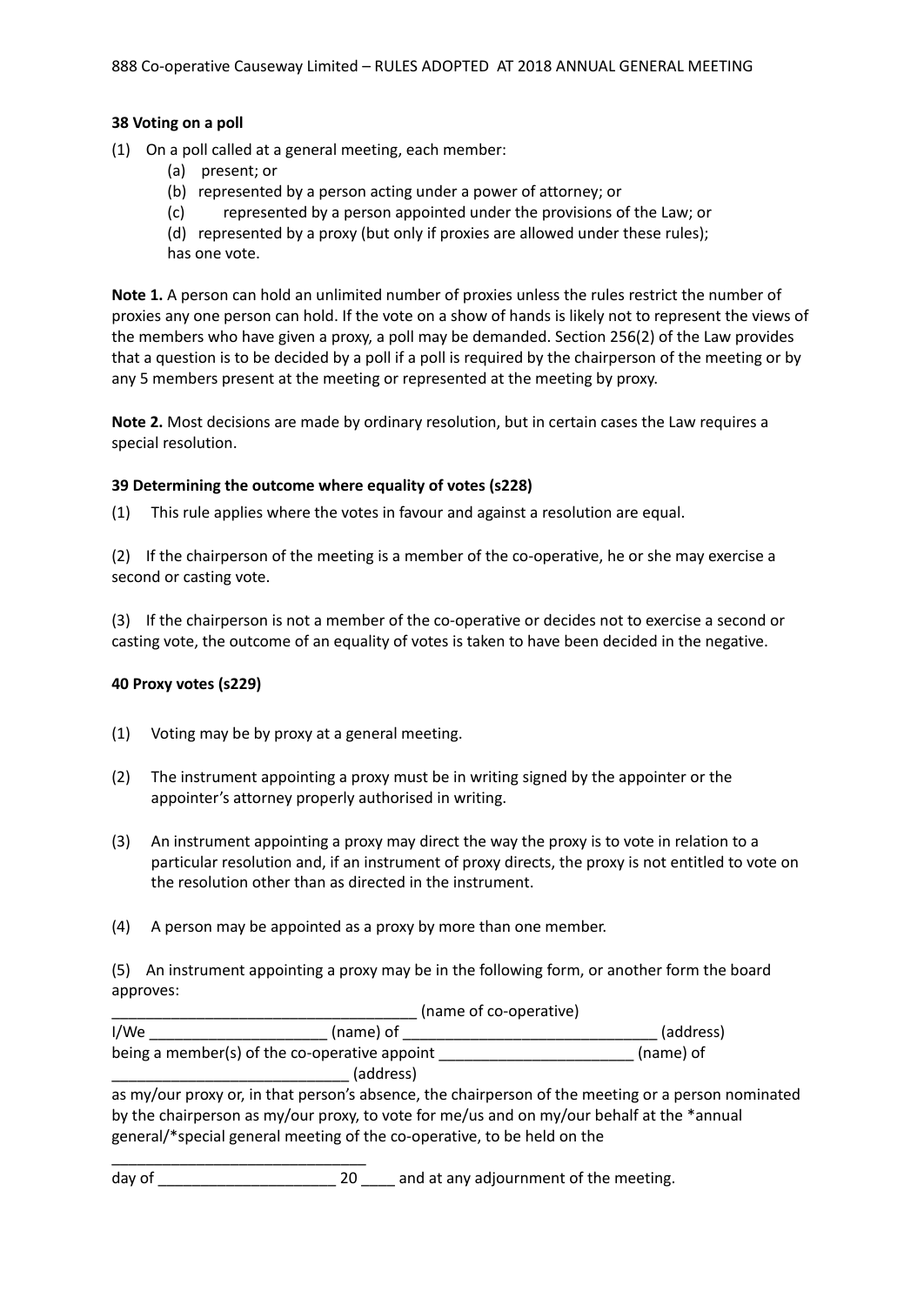#This form is to be used \*in favour/\*against the resolution. Signed this \_\_\_\_\_\_\_\_\_\_\_\_\_\_\_\_\_\_\_\_\_\_\_\_\_\_\_\_ day of \_\_\_\_\_\_\_\_\_\_\_\_\_\_\_\_\_\_\_\_\_\_\_\_\_\_\_\_\_\_\_\_ 20 \_\_\_ \*Strike out if not applicable. #To be inserted if desired.

**Note.** The form may also set out the resolutions with provision for the member to give direction to the proxy.

(6) An instrument appointing a proxy is not valid until the instrument, and the power of attorney or other authority (if any) under which the instrument is signed or a notarially certified copy of the power or authority, are deposited, at least 48 hours before the time for holding the meeting or adjourned meeting at which the person named in the instrument proposes to vote, at the registered office of the co-operative or at another place specified for the purpose in the notice calling the meeting.

(7) A vote given in accordance with an instrument of proxy or a power of attorney is valid despite the previous death or unsoundness of mind of the principal, the revocation of the instrument (or of the authority under which the instrument was executed) or the power, if no intimation in writing of the death, unsoundness of mind or revocation has been received by the co-operative at the registered office before the start of the meeting or adjourned meeting at which the instrument is used or the power is exercised.

#### **41 Postal ballots (other than special postal ballots) (CNL ss247 & 250)**

**Note 1.** The rules may require some decisions to be made by postal ballot.

**Note 2.** Section 250 of the Law provides that members may require a matter to be decided by a postal ballot. The following rule will facilitate a postal ballot in these situations.

(1) A postal ballot must be held in respect of a special resolution where members who together are able to cast at least 20% of the total number of votes able to be cast at a meeting of the co-operative may requisition the board to conduct the special resolution by postal ballot.

**Note.** Requisitioning members may be liable for the cost of a postal ballot if the special resolution is not passed. See section 250 of the Law.

- (2) If a postal ballot is requisitioned by members under subrule (1), the requisition should specify whether the postal ballot is to be a secret ballot.
- (3) A postal ballot requisitioned under subrule (1) is to be conducted in accordance with the National Regulations and in the form and manner determined by the board.
- (4) The board may determine in a particular case whether the special resolution by postal ballot should be a secret ballot and whether votes may be returnable by one or more of fax, email or other electronic means.
- (5) If the board decides to conduct a secret postal ballot, it must ensure that the method used to conduct the ballot will ensure that votes can be counted without identifying the way each member has voted.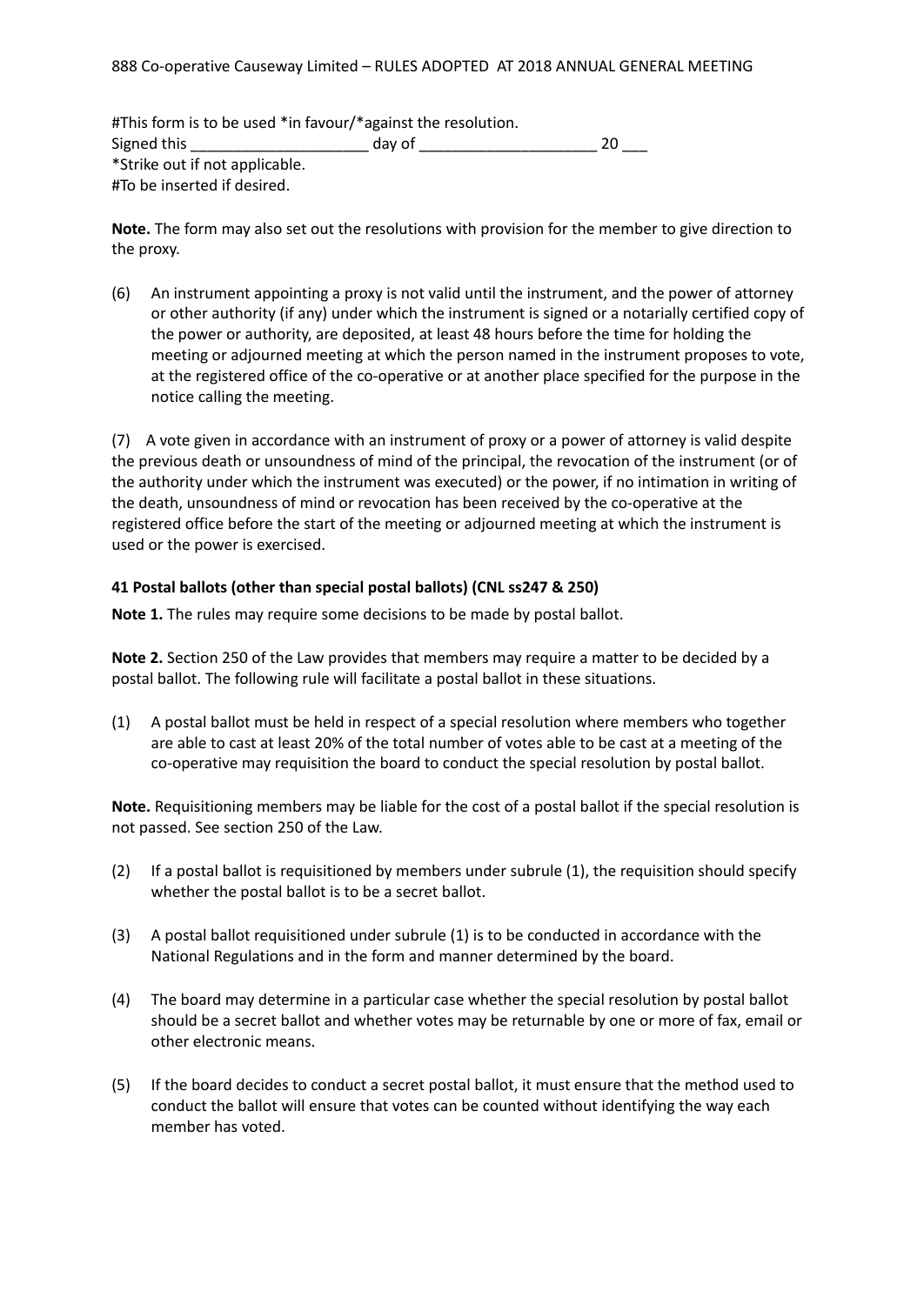(6) The board is to appoint a returning officer to conduct the postal ballot. In default of such an appointment, the secretary is the returning officer.

(7) Ballot papers (in such form and with such content as the board may approve) must be sent to all voting members giving:

- (a) particulars of the business in relation to which the postal ballot is being conducted; and
- (b) an explanation of how to lodge a valid vote and the majority required to pass the vote; and
- (c) notice of the closing date and closing time of the postal ballot;
- (8) Ballot papers must be sent to members so that they arrive (assuming standard postal times) at least 21 days before the closing date of the postal ballot.
- (9) This rule does not apply in relation to special postal ballots.

#### **42 Special postal ballots (CNL ss248 & 249)**

**Note.** A special postal ballot is required by the Law for certain specified decisions. The majority required to pass a special postal ballot is 75%. A special postal ballot is governed by the provisions of the Law and the National Regulations as well as these rules.

- (1) This rule applies where a special postal ballot is required.
- (2) Ballot papers (in such form and with such content as the board may approve) must be sent to all voting members so that they arrive (assuming standard postal times) at least 28 days before the closing date of the special postal ballot.
- (3) The board may determine in a particular case whether the special resolution by postal ballot should be a secret ballot and whether votes may be returnable by fax or other electronic means or both.

(4) If the board decides to conduct a secret postal ballot, it must ensure that the method used to conduct the ballot will ensure that votes can be counted without identifying the way each member has voted.

#### **43 Special resolutions (CNL ss238–241)**

- (1) A special resolution is a resolution that is passed:
	- (a) by a two-thirds majority at a general meeting; or
	- (b) by a two-thirds majority in a postal ballot (other than a special postal ballot) of members; or
	- (c) by a three-quarters majority in a special postal ballot of members.
- (2) A notice of special resolution is required to be given to members at least 21 days before the vote or ballot time (or 28 days notice in the case of a special postal ballot).
- (3) The notice of special resolution must state:
	- (a) the intention to propose the special resolution; and
	- (b) the reasons for proposing the special resolution; and
	- (c) the effect of the special resolution being passed.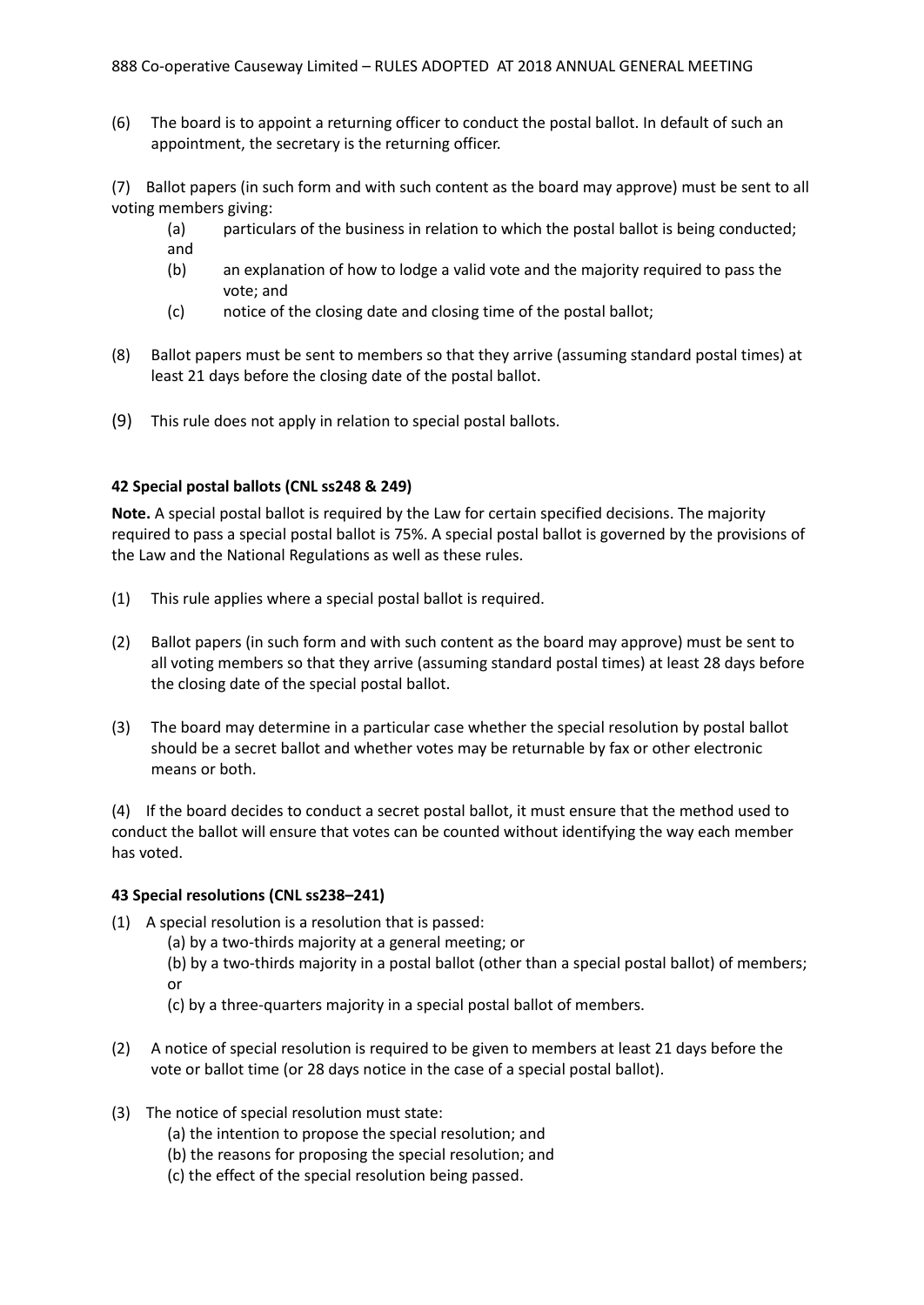**Note.** Voting majorities for ordinary and special resolutions and special postal ballots are defined in the Law along with how a majority is counted and the requirements for registration of special resolutions.

#### **43A Covenant preventing behaviour contrary to the dignity of each member and the common good**

- (1) All members are required to act in the best interests of the co-operative and in good faith at all times.
- (2) For the avoidance of doubt,
	- (a) members canvassing a view or a position on a particular vote must do so in an open, transparent, fair and accountable manner; and
	- (b) members involved in decision-making processes within the co-operative must do so in the manner set out above in paragraph (a), any attempts to manipulate a decision-making process contrary to this rule is liable to censure by the board as set out in these rules.

(3) Nothing in this rule overrides other rules in this document that pertain to dispute resolution, mediation and expulsion, and related matters.

## **Part 4 Board of directors**

#### **44 Board (CNL s172)**

- (1) The business of the co-operative is to be managed by or under the direction of the board of directors, and for that purpose the board has and may exercise all the powers of the co-operative that are not required to be exercised by the co-operative in general meeting.
- (2) The board must have at least 3 directors and not more than 7 directors.
- (3) The board must have a majority of member directors.
- (4) The board may create portfolio roles, and appoint existing directors to these, by resolution.
- (5) The board must comply with any governance code voted upon and passed by ordinary resolution at a general meeting of members.

**Note.** The rules of the co-operative may restrict the power of the board, but an exercise of power by the board in excess of the restriction in these rules may still be a valid act. See section 45 of the Law.

#### **44A Patron**

- (1) The board may by resolution passed unanimously appoint distinguished members of the community who support the work of the co-operative to become Patrons of the co-operative.
- (2) A Patron may, but need not, be a member of the co-operative.
- (3) The duties of the Patron will be as agreed from time to time between each Patron and the Board in accordance with the Law, rules and policies of the co-operative.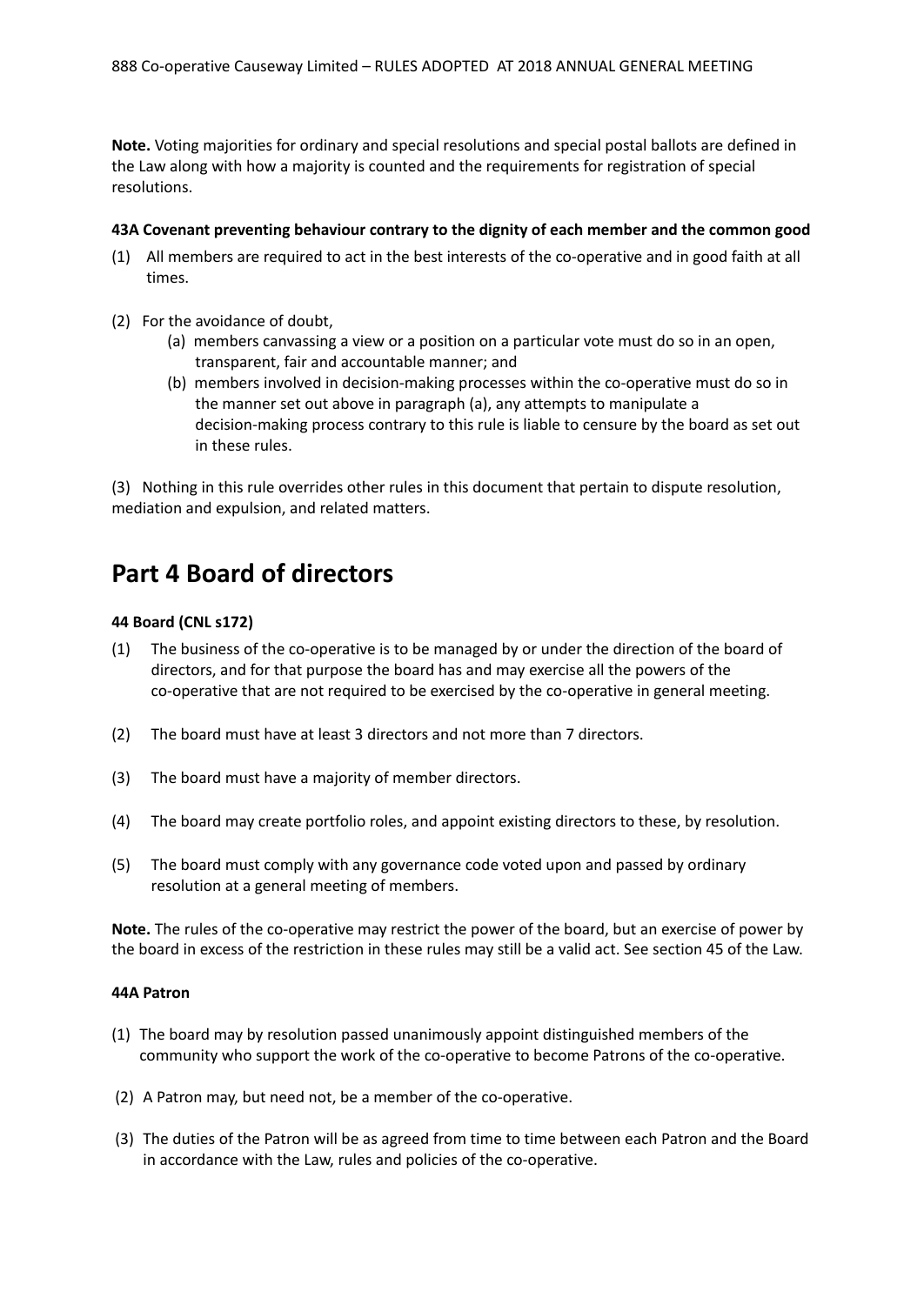- (4) A Patron may resign in writing to the co-operative.
- (5) Any Patron may be removed by a unanimous resolution of the board or by a special resolution of the co-operative.

#### **45 Qualifications of directors (CNL s174)**

(1) A person is not qualified to be a director of the co-operative unless the person is an individual over the age of 18 years and is either:

(a) an active member of the co-operative or a representative of a corporation that is an active member of the co-operative; or

(b) not an active member but who possesses special skills in management or other technical areas of benefit to the co-operative as specified by the board from time to time.

- (2) A person qualified to be a director under subrule (1)(a) is known as a "member director". A person qualified under subrule (1)(b) is known as a "non-member director".
- (3) The board of directors must have a majority of member directors.

#### **46 Chief executive officer (CNL ss172 & 178)**

- (1) The board may, if it considers appropriate, appoint a person to be responsible for the day to day management of the co-operative. The person may be a director or the secretary or a member of the co-operative or some other person.
- (2) The appointed person is the chief executive officer of the co-operative, and may be called the chief executive officer or (if a director of the board) the managing director.

(3) The conditions and the period of appointment including termination must be decided by the board.

- (4) The chief executive officer is not entitled to be present or to vote at a meeting of directors on a motion concerning the conditions of his or her own appointment, conditions of service or termination of service.
- (5) The chief executive officer cannot be required to be an active member of the co-operative.

(6) In the event of any conflict between the terms of the appointment of a person as the chief executive officer and that person's obligations or privileges under the Law, the terms of the Law prevail over the terms of appointment.

#### **47 First directors and election of directors (CNL ss173 & 179)**

(1) The first directors are elected by poll at the formation meeting of the co-operative (except as provided by section 173(2)(b) of the Law).

**Note.** Under section 173(2)(b) of the Law, the first directors of a transferred co-operative are the directors in office at the date of registration under the Law.

(2) The term of office of the first directors is to be not more than 3 years ending on the day of the third annual general meeting after the formation meeting.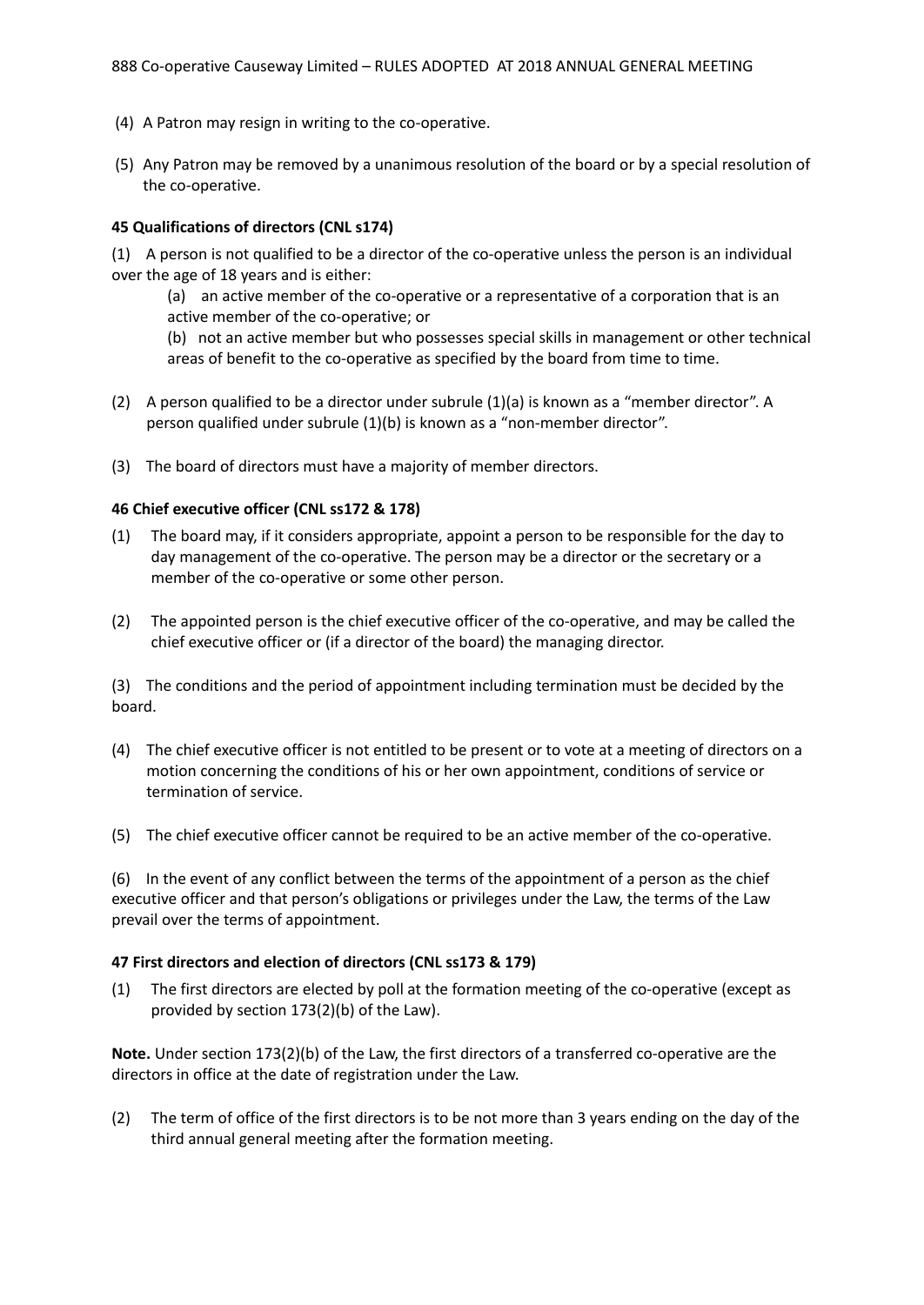**Note.** The rules may require that directors' terms are of different length to enable rotational retirement.

- (3) The term of office of directors elected thereafter, is to commence from the annual general meeting at which they are elected and ends on the day of the third annual general meeting thereafter.
- (4) The members of the board are to be elected in the manner specified in this rule.

(5) At an annual general meeting at which a director retires, the vacated office may be filled in the following manner:

(a) At least 6 weeks before an annual general meeting, the board must:

(i) notify all members of the number of directors retiring at the annual general meeting; and

- (ii) advise the members of:
	- (i) their eligibility to nominate as a director; and
	- (ii) the duties and responsibilities of a director; and
	- (iii) the anticipated remuneration (if any); and
	- (iv) the nomination and election procedures.

(b) A notice must also be displayed at the place of business of the co-operative inviting nominations of nominees to serve as directors.

- (c) A nomination must:
	- (i) be signed by 2 or more members; and
	- (ii) provide details of the qualifications and experience of the person nominated; and

(iii) be accompanied by a notice in writing signed by the nominee consenting to their nomination.

(d) The nomination and the notice of consent must be lodged with the secretary of the co-operative at least 30 days before the annual general meeting.

(e) The secretary, or an officer nominated by the board, must give details of each person who has been nominated to members with the notice of the annual general meeting. Details to be provided to members must include:

- (i) the nominee's name; and
- (ii) the nominee's qualifications and experience; and
- (iii) the nominee's length of any previous service as a director of the co-operative or with any other co-operative.
- (6) If the number of nominees equals the number of vacancies, the nominees must be declared elected at the annual general meeting.
- (7) If there are insufficient nominees to fill all vacancies, the nominees to be declared elected at the annual general meeting and nominations for people to fill the remaining vacancies are to be called from the floor and a ballot held if required.

(8) If the number of nominees exceeds the number of vacancies, the election of directors must be conducted at the meeting by ballot as follows:

(a) A returning officer is elected at the meeting. The directors, the secretary and anyone who has an interest in the election are not eligible to be the returning officer.

(b) All nominees are to be listed on the ballot form in alphabetical order.

(c) The returning officer is responsible for determining the validity of and counting of the votes.

(d) If there is an equality of votes, the outcome must be determined by lot.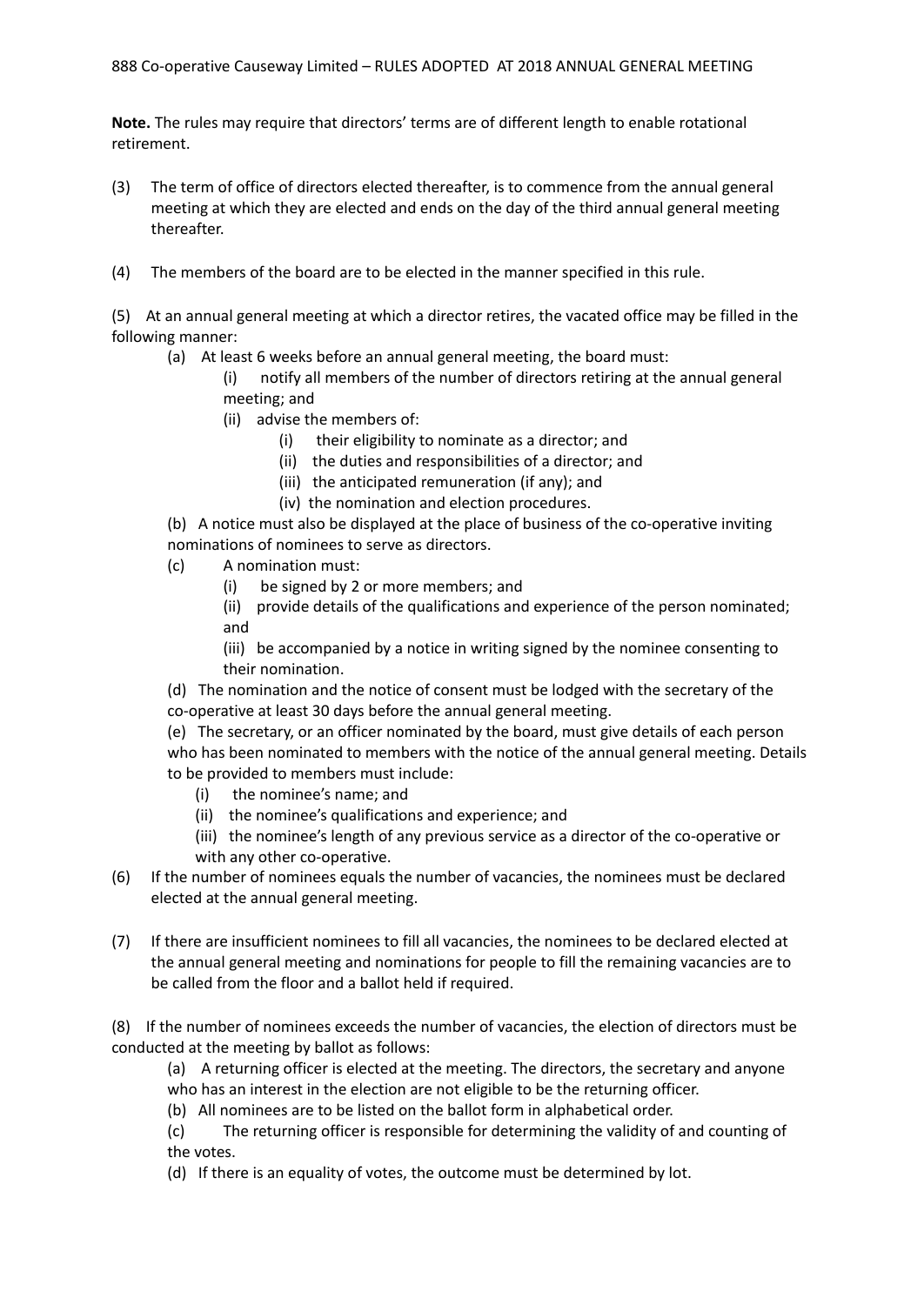(e) The returning officer is to declare the election results.

(9) If any vacancies remain at the end of the meeting, the vacancies are to be casual vacancies and must be filled in accordance with rule 50.

**Note.** A co-operative may specify other procedures in the rules to suit the particular circumstances of the co-operative.

#### **48 Removal from office of director (CNL s180)**

The co-operative may by resolution under section 180 of the Law, with special notice as required by that section, remove a director before the end of the director's period of office, and may by a simple majority appoint another person in place of the removed director. The person appointed must retire when the removed director would otherwise have retired.

#### **49 Vacation of office of director (CNL s179)**

In addition to the circumstances set out in the Law, a director vacates office if the director dies.

**Note.** If a co-operative wishes to specify circumstances other than those set out in section 179 of the Law or in this rule, those circumstances should be specified as additions to this rule.

#### **50 Casual vacancies and alternate directors (CNL ss173 & 177)**

- (1) The board may appoint a qualified person to fill a casual vacancy in the office of director until the next annual general meeting.
- (2) The board may appoint a person to act as a director (an *alternate director*) in the place of an absent director.
- (3) A person is not qualified to be appointed as an alternate director for:

(a) a member director—unless the person is qualified for appointment as a member director; or

(b) a non-member director—unless the person is qualified for appointment as a non-member director.

- (4) An alternate director holds office until the next annual general meeting or until the next general meeting held to elect directors to fill any vacancies (whichever is earlier).
- (5) An alternate director for a director (the *principal director*) vacates office:

(a) in similar circumstances or cases to those in which the principal director would vacate office (and for that purpose the provisions of these rules and Division 1 of Part 3.1 of the Law accordingly apply in relation to the alternate director); or

(b) if the alternate director is removed from office by the board as alternate director for failure, without its leave, to attend a meeting of the board at which the principal director is absent (and for that purpose the provisions of section 179(2)(b) of the Law do not apply in relation to the alternate director).

#### **51 Remuneration of directors (CNL s203)**

Directors' remuneration must comply with the provisions of the Law.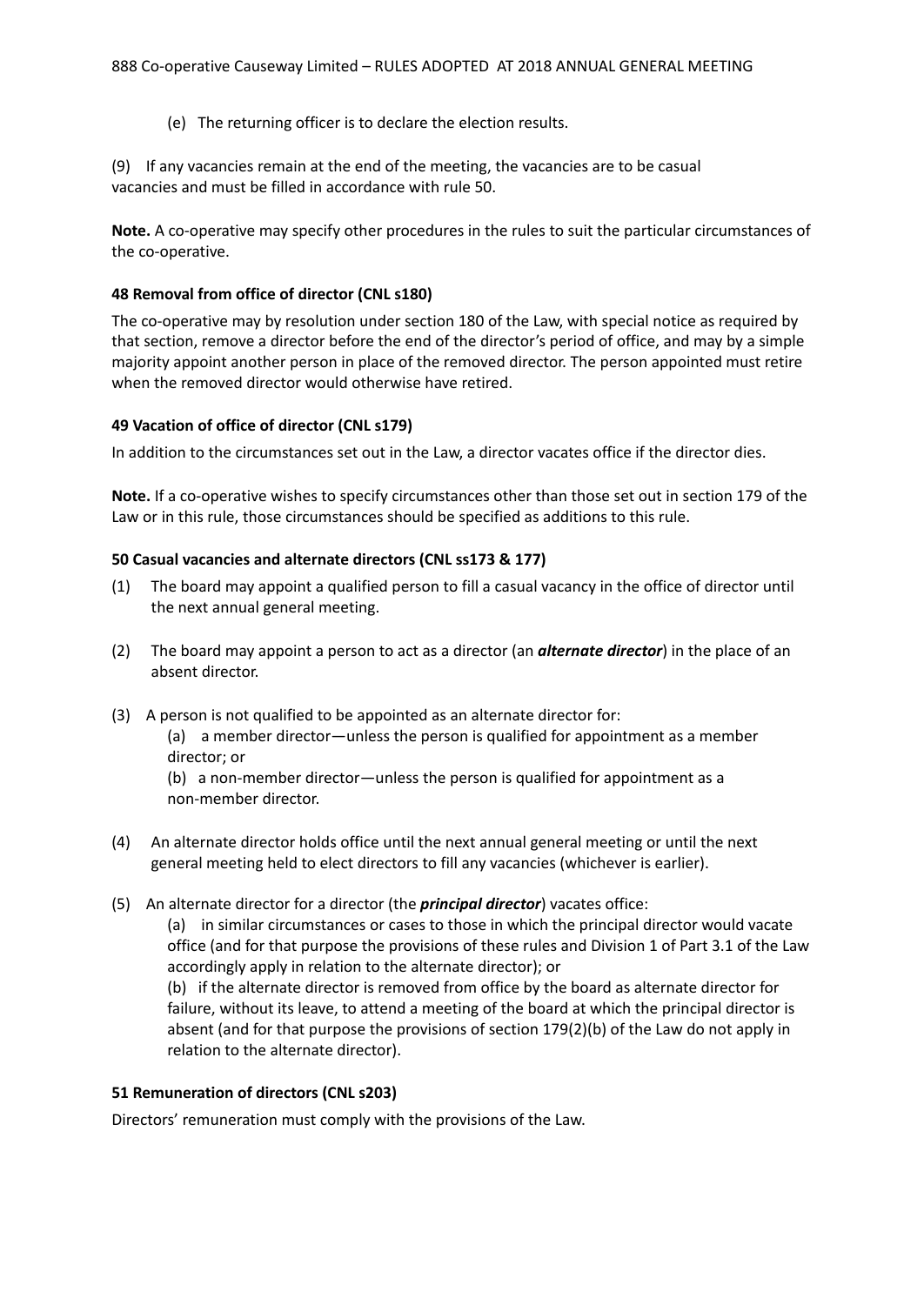**Note 1.** Remuneration for directors is strictly controlled under the Law and requires the approval of the co-operative in general meeting. However, it is possible for a co-operative to specify in its rules that a director will receive particular remuneration if this is appropriate. It may still be necessary to obtain ratification or approval at a general meeting even in respect of specified remuneration under the rules.

**Note 2.** An alternate director is treated as a director under the Law, and remuneration of an alternate director is subject to the same restrictions under the Law.

#### **52 Proceedings of the board (CNL ss175 & 176)**

- (1) Meetings of the board (including meetings conducted outside board meetings pursuant to section 176 of the Law) are to be held as often as may be necessary for properly conducting the business of the co-operative and must be held at least every 3 months.
- (2) A meeting may be held with one or more of the directors participating by using a form of communication that allows reasonably contemporaneous and continuous communication between the directors taking part in the meeting.
- (3) Questions arising at a meeting must be decided by a majority of votes.
- (4) If votes are equal, the chairperson, if a member director, has a second or casting vote.

(5) Other than in special circumstances decided by the chairperson, at least 48 hours notice must be given to the directors of all meetings of the board, without which the meeting cannot be held.

#### **53 Quorum for board meetings (CNL s175)**

(1) The quorum for a meeting of the board is 50% of the number of directors (or if that percentage of the number of directors is not a whole number, the whole number next higher than one half).

**Note.** The co-operative may specify in the rules a greater percentage than 50% for a quorum.

(2) For a quorum, the number of member directors must outnumber the non-member directors by at least one.

**Note.** The co-operative may specify in the rules another number by which the number of member directors must outnumber the non-member directors.

#### **54 Chairperson of board**

(1) The chairperson of the board is to be elected by the board.

**Note.** The rules may provide that, in the alternative, the chairperson is to be elected at a general meeting of the co-operative.

- (2) If no chairperson is elected or the chairperson is not present within 15 minutes after the time fixed for holding the meeting or is unwilling to act as chairperson of the meeting, the directors present may choose one of their number to be chairperson of the meeting until the chairperson attends and is willing to act as chairperson.
- (3) The chairperson may be removed, and a new chairperson elected, by: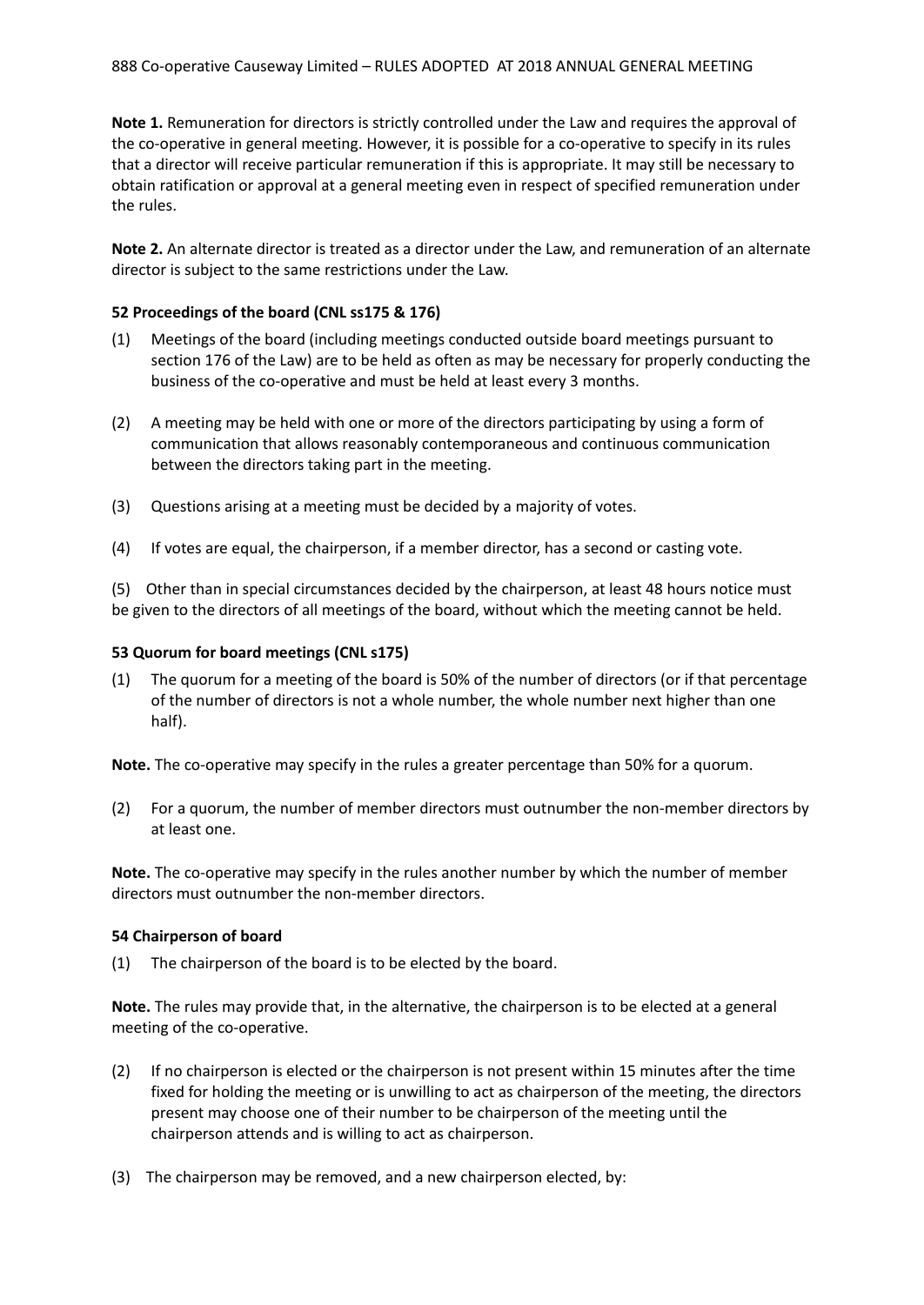- (a) ordinary resolution of the board, unless paragraph (b) applies; or
- (b) ordinary resolution at a general meeting, if these rules provide that the chairperson is elected at a general meeting of the co-operative.

**Note.** Subrule (3) does not affect the requirements of section 180 of the Law in respect of the removal of a director.

#### **55 Delegation and board committees (CNL s178)**

(1) The board may by resolution delegate the exercise of the board's powers (other than this power of delegation) to:

- (a) a director; or
- (b) a committee of 2 or more directors; or
- (c) a committee of members of the co-operative; or
- (d) a committee of members of the co-operative and other persons if members form the majority of persons on the committee; or
- (e) a committee of directors and other persons.
- (2) The co-operative or the board may by resolution revoke all or part of the delegation referred to in this rule.
- (3) A power delegated under this rule may, while the delegation remains unrevoked, be exercised from time to time in accordance with the delegation.
- (4) A delegation under this rule may be given on conditions limiting the exercise of the power delegated, or time or circumstances.
- (5) Despite any delegation under this rule, the board may continue to exercise the power delegated.
- (6) If a power is exercised by a director (alone or with another director) and the exercise of the power is evidenced in writing, signed by the director in the name of the board or in his or her own name on behalf of the board, the power is taken to have been exercised by the board. This is so whether or not a resolution delegating the exercise of the power to the director was in force when the power was exercised, and whether or not any conditions mentioned in subrule (3) were observed by the director exercising the powers.
- (7) A committee may elect a chairperson of their meetings. If no chairperson is elected, or, if at a meeting the chairperson is not present within 15 minutes after the time appointed for holding the meeting, the members present may choose one of their number to be chairperson of the meeting.
- (8) A committee may meet and adjourn as it thinks appropriate. Questions arising at a meeting must be decided by a majority of votes of the members present and voting and if the votes are equal, the chairperson has a second or casting vote.

#### **56 Other committees**

(1) The board may by resolution appoint committees of members or other persons or both, to act in an advisory role to the board and to committees of directors.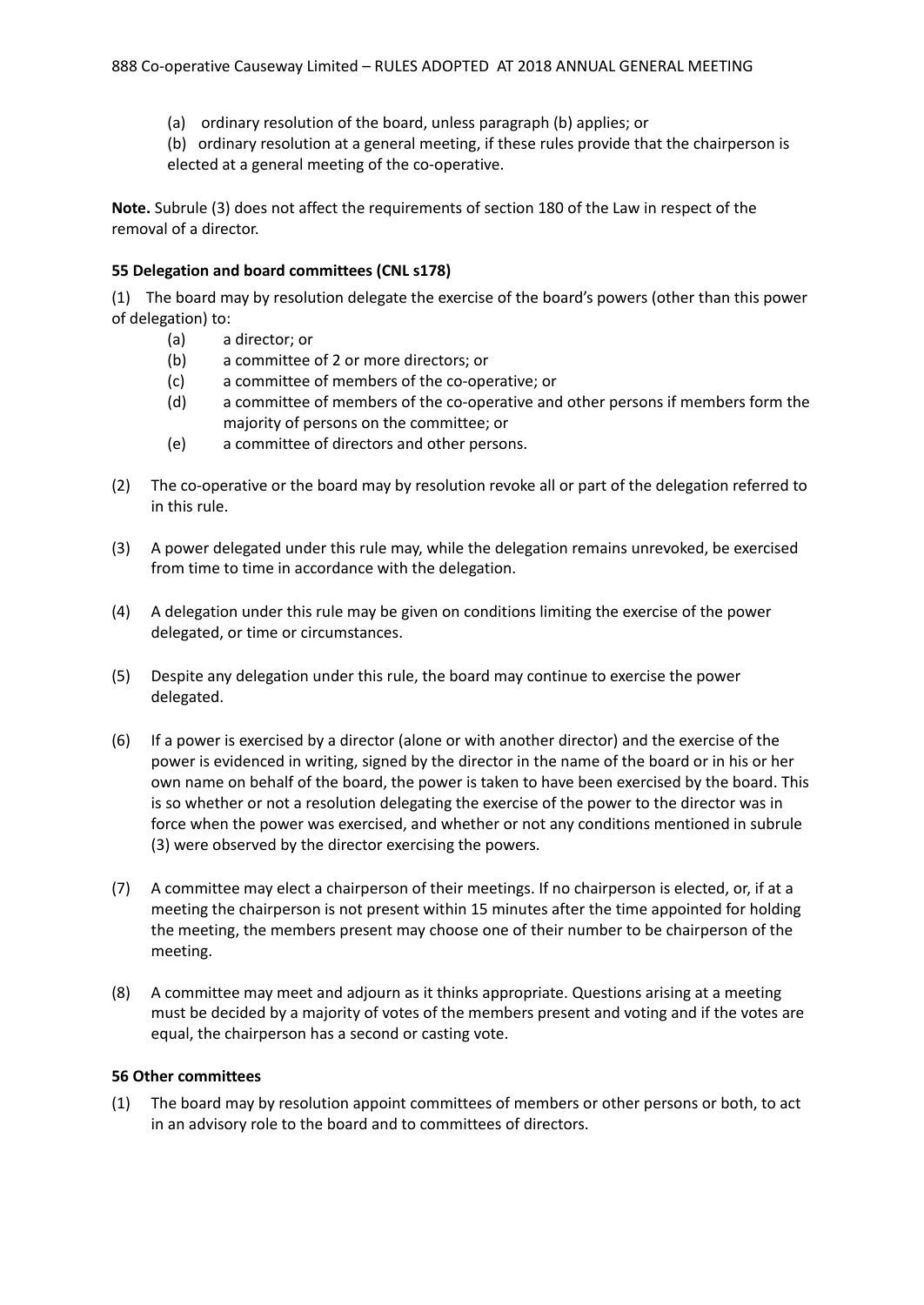(2) Rule 55 (7) and (8) apply to committees appointed under this rule, with the changes approved by the board.

(3) The quorum for a meeting of the committee is half the number of committee members (or, if half is not a whole number, the whole number next higher than one half).

#### **57 Minutes**

- (1) The board must keep minutes of meetings and, in particular, of:
	- (a) all appointments of officers and employees made by the directors; and
	- (b) the names of the directors present at each meeting of the board and of a committee of the board; and
	- (c) all resolutions and proceedings at all meetings of the co-operative and of directors and of committees of directors.

**Note.** Section 209 of the Law also requires any declarations of interest by directors to be recorded in the minutes.

(2) Minutes must be entered in the appropriate records within 28 days of the meeting to which they relate was held.

(3) The minutes are to be signed within a reasonable time after the meeting to which they relate by either the chairperson of that meeting or the chairperson of the next meeting.

## **Part 5 Rules**

#### **58 Amendments and copies of rules (CNL ss57 & 60–63)**

(1) Any amendment of the rules must be approved by special resolution. However, if model rules are adopted in the manner specified under section 65(a) of the Law, any amendments to the model rules as notified by the Registrar are included in the co-operative's rules without the need for a special resolution.

**Note.** Section 60 of the Law permits the Registrar to specify classes of rules that must not be changed without first obtaining the approval of the Registrar. A co-operative should check whether any prior approval is required before the change is put to a special resolution vote.

- (2) A proposal to amend the rules of the co-operative must be made in a form approved by the board which clearly shows the existing rule or rules concerned and any proposed amendment to the rules.
- (3) A member is entitled to a copy of the rules upon payment of the amount of \$5 to the co-operative.

**Note.** The rule could instead provide that the fee payable by a member for a copy of the rules is nil (for example, for a copy that is provided electronically to the member). In any case, the fee cannot be greater than the fee that would be charged if the member obtained a copy from the Registrar.

## **Part 6 Administrative matters**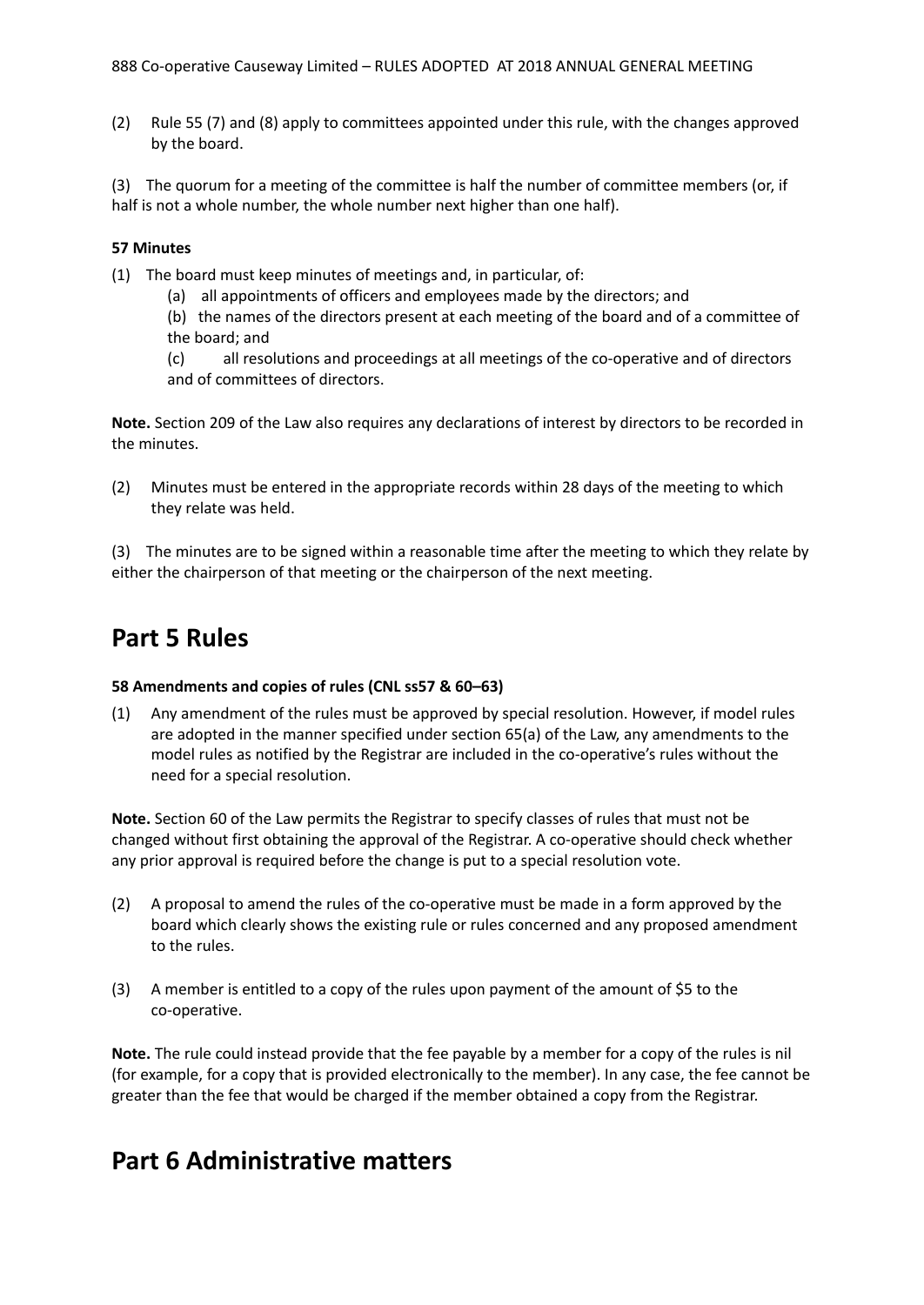#### **59 Seal (CNL ss49 & 223)**

- (1) This rule applies if the co-operative chooses to authenticate a document under the common seal of the co-operative.
- (2) The co-operative's name and registration number must appear on its common seal and any official seal. The common seal must be kept at the registered office in the custody that the board directs.
- (3) The co-operative may have one or more official seals for use outside the State or Territory in place of its common seal. Each of the additional seals must be a facsimile of the common seal with the addition on its face of the name of the place where it is to be used.

(4) The seal of the co-operative must not be affixed to an instrument other than under a resolution of the board. Two directors, or one director and the secretary, must be present and must sign all instruments sealed while they are present.

#### **60 Inspection of records and registers (CNL ss214 & 215)**

(1) Members of the co-operative have free access to the records and registers referred to in section 214 (1) of the Law and they may make a copy of any entry in the registers free of charge.

**Note 1.** The rule may instead specify an amount payable for making an entry in the registers. The amount cannot exceed the amount set down in either the National Regulations applying in this jurisdiction or in local regulations.

**Note 2.** Members and other persons accessing records and registers under section 214 of the Law are restricted in the use of any information obtained.

(2) Members do not have access to the minutes of board or committee meetings, but may request access to any such minutes in writing addressed to the board.

#### **61 Safe keeping of securities**

Shares, debentures, charges and any other certificates or documents or duplicates of them pertaining to securities must be safely kept by the co-operative in the way and with the provision for their security as the board directs.

#### **62 Notices to members (CNL s611)**

- (1) This rule applies in addition to section 611 of the Law regarding how a notice or other document may be given to a member of the co-operative.
- (2) A notice or other document required to be given to a member of the co-operative may be given by the co-operative to any member by any form of technology (for example, by fax or email), where the member has given consent and notified the co-operative of the relevant contact details.

**Note.** Legislation relating to electronic transactions may also be relevant to the giving of notices or other documents.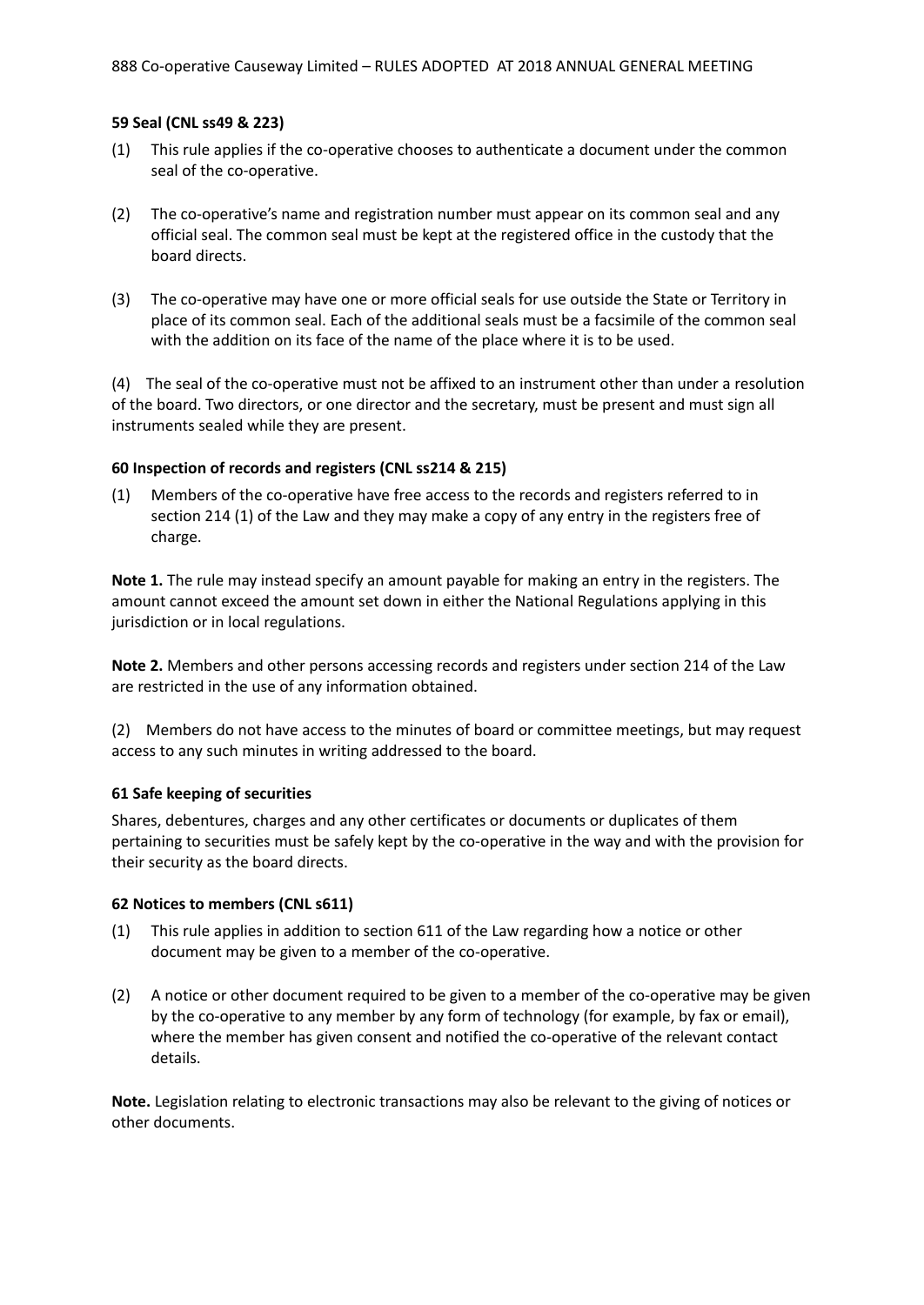- (3) If a notice is sent by post, service is taken to be effected at the time at which the properly addressed and prepaid letter would be delivered in the ordinary course of post. In proving service by post, it is sufficient to prove that the envelope containing the notice was properly addressed and posted.
- (4) A notice forwarded by some other form of technology is taken to have been served, unless the sender is notified of a malfunction in transmission, on the day of transmission if transmitted during a business day, otherwise on the next following business day.
- (5) A notice may be given by the co-operative to joint members by giving the notice to the joint member named first in the register of members.

(6) A notice may be given by the co-operative to the person entitled to a share in consequence of the death, incapacity or bankruptcy of a member by sending it through the post in a prepaid letter addressed to that person by name. Alternatively, it can be addressed to the person by the title of representative of the deceased or incapacitated person, or trustee of the bankrupt, or by any like description, and:

(a) the address should be that supplied for the purpose by the person claiming to be entitled; or

(b) if no such address has been supplied, the notice can be given in the manner in which it could have been given if the death, incapacity or bankruptcy had not occurred.

## **Part 7 Accounting and financial matters**

#### **63 Financial year**

The financial year of the co-operative ends on 30 June.

#### **64 Accounts**

- (1) The board must have at least one financial institution account, electronic or otherwise, in the name of the co-operative, into which all amounts received by the co-operative must be paid as soon as possible after receipt.
- (2) All cheques drawn on the accounts, and all drafts, bills of exchange, promissory notes and other negotiable instruments, of the co-operative must be signed by 2 authorised persons.
- (3) The operation of any electronic accounts must be restricted so that there is a requirement for authorisation by 2 authorised persons.
- (4) For the purposes of this rule, an *authorised person* is:
	- (a) a director; or
	- (b) a person approved by the board.

#### **65 Appointing an auditor or reviewer for small co-operative (CNL s298)**

- (1) The co-operative may appoint an auditor or a reviewer in respect of its financial statements.
- (2) An auditor / a reviewer *(as applicable)* appointed under this rule is to conduct an audit / review *(as applicable)* of the co-operative's financial statements as presented to members.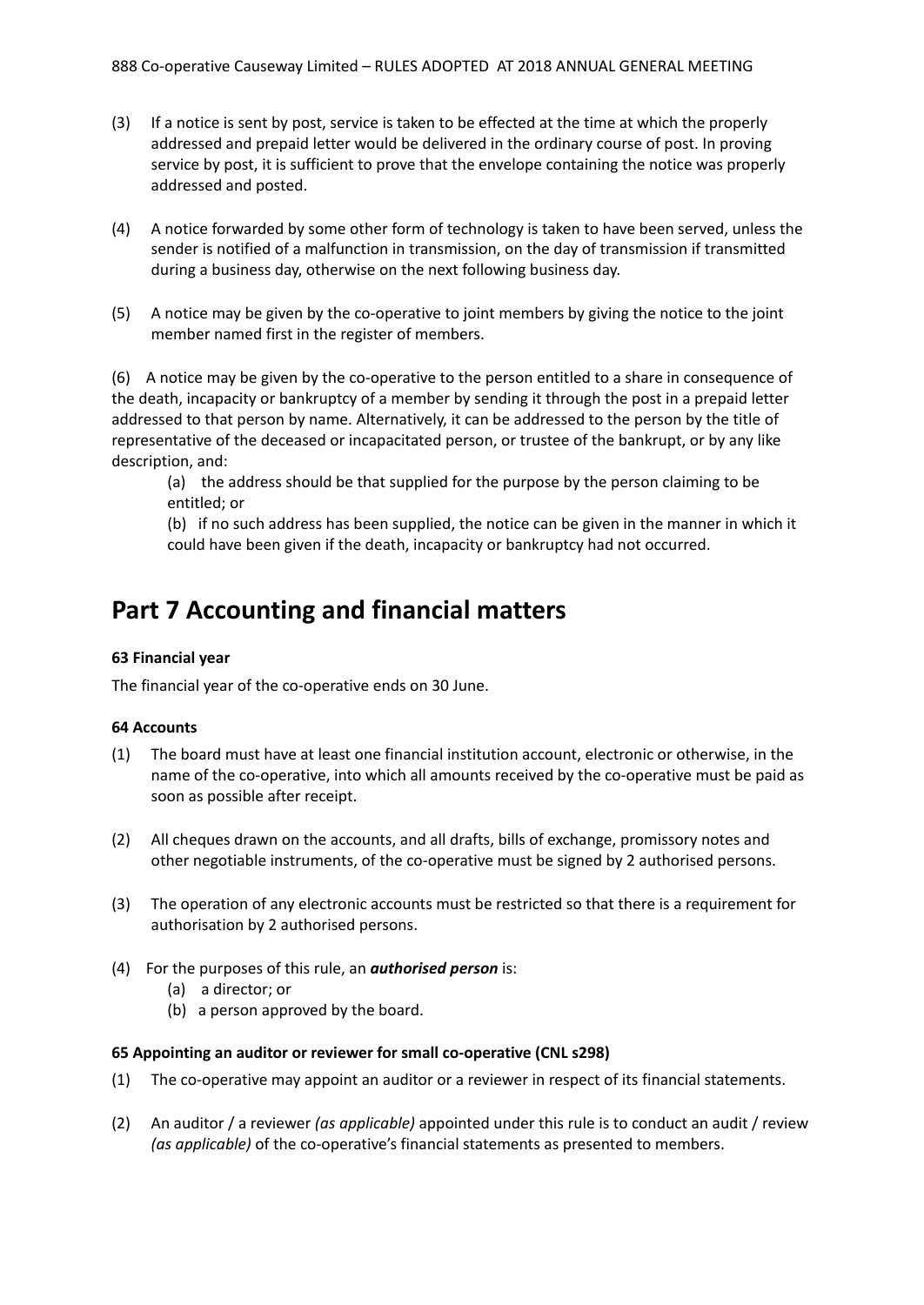- (3) The appointment of an auditor / a reviewer *(as applicable)* under this rule is to be made at an annual general meeting.
- (4) The co-operative may appoint another auditor / reviewer *(as applicable)* at a subsequent annual general meeting if there is a vacancy in the office of the auditor / reviewer *(as applicable)*.
- (5) The provisions of section 300(2) of the Law apply to an auditor / a reviewer *(as applicable)* appointed under this rule in the same way (but with any necessary adaptations) as they apply to an auditor appointed for a large co-operative.

**Note.** See section 310 of the Law regarding the removal and resignation of auditors.

### 66 Appointing an auditor or reviewer for a small co-operative if there is a direction under the Law **(CNL ss271 & 272)**

(1) If a small co-operative is directed to prepare a financial report under section 271 or 272 of the Law and the direction requires that the financial report be audited or reviewed, the board must appoint an auditor or reviewer (as the case may be) within one month of the direction.

(2) An auditor or reviewer appointed under this rule holds office until the financial report prepared as a result of the direction has been audited or reviewed and sent to members.

#### **67 Disposal of surplus funds during a financial year (CNL ss355–358)**

- (1) The board may retain all or part of the surplus arising in any year from the business of the co-operative, to be applied for the benefit of the co-operative.
- (2) No part of the surplus may be paid or transferred directly or indirectly, by way of profit, to members of the co-operative.
- (3) A part of the surplus, but not more than 51%, arising in any year from the business of the co-operative may be applied for charitable purposes.
- (4) The majority of charitable distributions of the surplus in a given financial year will be made to the 888 Trust or other 888 trust or entity, provided that there is such a trust or entity that is a registered charity.

(5) In all charitable distributions of the surplus the board shall give preference to registered charities that, in the opinion of the board, support co-operative principles.

#### **68 Provision for loss**

The board must make appropriate provision for losses in the co-operative's accounts and when reporting to members is to indicate whether the loss is expected to continue and whether there is any real prejudice to the co-operative's solvency.

#### **69 Financial reports to members (CNL Part 3.3)**

The co-operative must prepare financial reports and statements in accordance with the Law, the National Regulations and these rules.